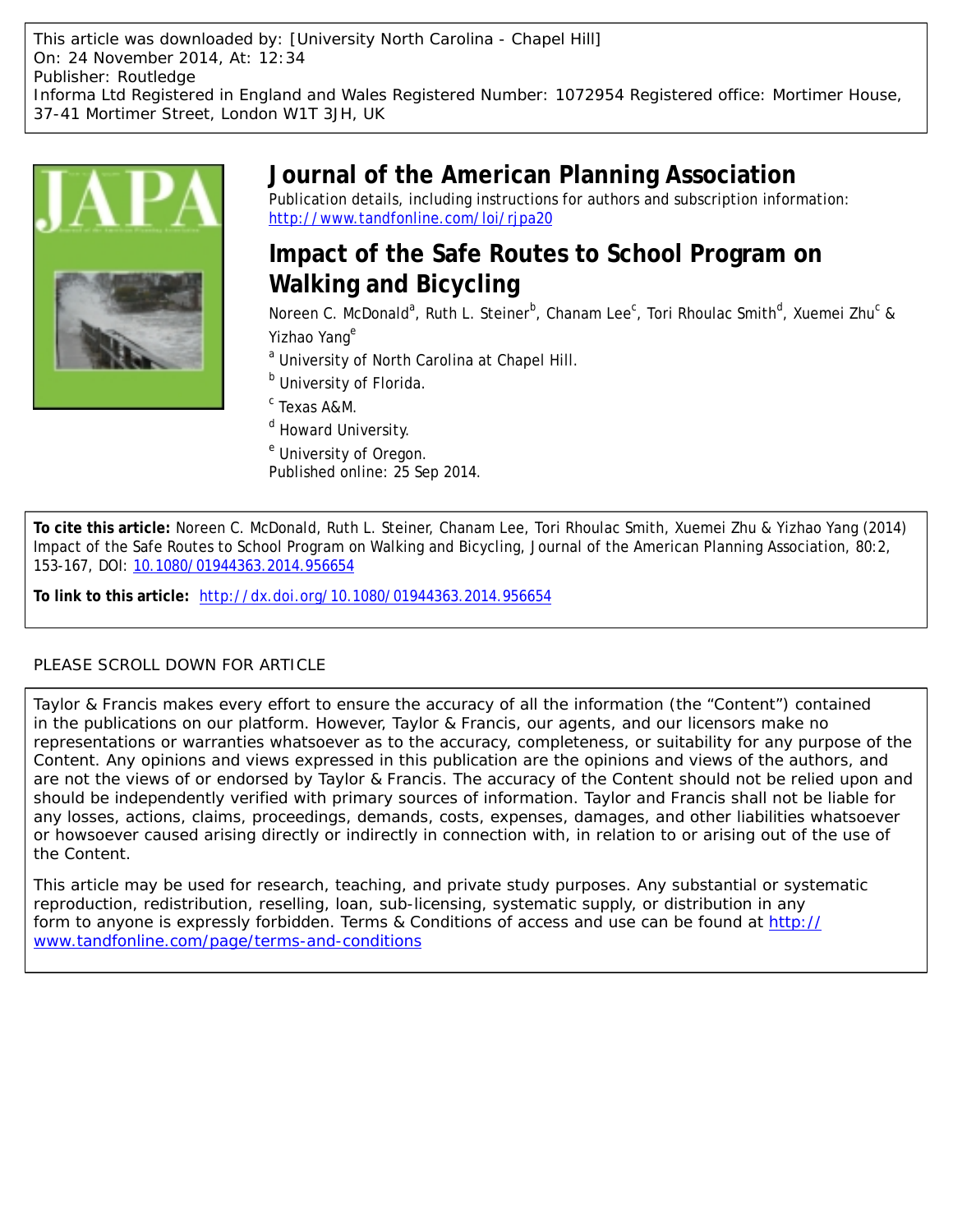# **Impact of the Safe Routes to School Program on Walking and Bicycling**

Noreen C. McDonald, Ruth L. Steiner, Chanam Lee, Tori Rhoulac Smith, Xuemei Zhu, and Yizhao Yang

**Problem, research strategy, and**  findings: Increasing walking and bicycling to school has been a national policy goal since Congress created the Safe Routes to School (SRTS) program. While previous research has suggested positive program impacts, there have been no large-scale studies with strong research designs. Here we study 801 schools in the District of Columbia, Florida, Oregon, and Texas to assess how the proportion of students walking and bicycling to school changed after the introduction of SRTS programs. By including schools with and without SRTS programs and analyzing data collected over time (2007–2012), we are able to distinguish SRTS impacts from secular trends. We find increases in walking and bicycling after schools implemented SRTS programs. Engineering improvements are associated with an 18% relative increase in walking and bicycling, and the effects of education and encouragement programs are cumulative. Over the course of five years, these education and encouragement programs could lead to a 25% relative increase in walking and bicycling.

**Takeaway for practice:** Planners should work to prioritize capital improvements that improve non-motorized access to school and revise comprehensive plans and subdivision regulations to ensure that new development supports access to school.

**Keywords:** walk, bicycle, children, Safe Routes to School

**About the authors: Noreen C. McDonald** (noreen@unc.edu) is an associate professor of city and regional planning at the University of North Carolina at Chapel Hill. **Ruth L. Steiner** (rsteiner@dcp.ufl.edu) is a professor

Increasing active transportation to school has been a national policy goal since Congress included the Safe Routes to School (SRTS) program in the 2005 federal transportation bill. Policy attention to this topic reflects t ncreasing active transportation to school has been a national policy goal since Congress included the Safe Routes to School (SRTS) program in the .2005 federal transportation bill. Policy attention to this topic reflects the from decreased driving, and safety benefits from decreasing injuries and fatalities related to school travel (Davison, Werder, & Lawson, 2008; DiMaggio & Li, 2013; Janssen & LeBlanc, 2010; Woodcock et al., 2009; Younger, Morrow-Almeida, Vindigni, & Dannenberg, 2008). The role that planners have in infrastructure investment and the skills planners have in coordinating initiatives with developers, schools, and local law enforcement place them at the center of efforts to encourage walking and bicycling to school.

Between 2005 and 2012, Congress appropriated \$1.2 billion for the SRTS program to provide education, encouragement, and enforcement programs as well as engineering improvements at almost 14,000 elementary and middle schools (McDonald, Barth, & Steiner, 2013; National Center for Safe Routes to School, 2013a). Existing evaluations of the SRTS program find increases in walking and bicycling to school (Boarnet, Day, Anderson, McMillan, & Alfonzo, 2005; Mendoza et al., 2011; Stewart, Moudon, & Claybrooke, 2014) and decreases in injuries near SRTS improvements (DiMaggio & Li, 2013; Ragland, Pande, Bigham, & Cooper, 2014). However, many of the studies focus on small geographic areas, such as an individual school or school district, limiting the generalizability of findings (Buckley, Lowry, Brown, & Barton, 2013; McDonald, Yang, Abbott, & Bullock, 2013; Mendoza et al., 2011). Larger-scale studies are characterized by research designs that make it difficult

of urban and regional planning at the University of Florida. **Chanam Lee** (clee@ arch.tamu.edu) is a professor of landscape architecture and urban planning at Texas A&M. **Tori Rhoulac Smith** (trhoulac@ howard.edu) is an adjunct assistant professor and director of undergraduate studies in the College of Engineering, Architecture, and Computer Sciences at Howard University. **Xuemei Zhu** (xuemeizhu@tamu.edu) is an

associate professor of architecture at Texas A&M. **Yizhao Yang** (yizhao@uoregon.edu) is an associate professor of planning, public policy, and management at the University of Oregon.

Journal of the American Planning Association, Vol. 80, No. 2, Spring 2014 DOI 10.1080/01944363.2014.956654 © American Planning Association, Chicago, IL.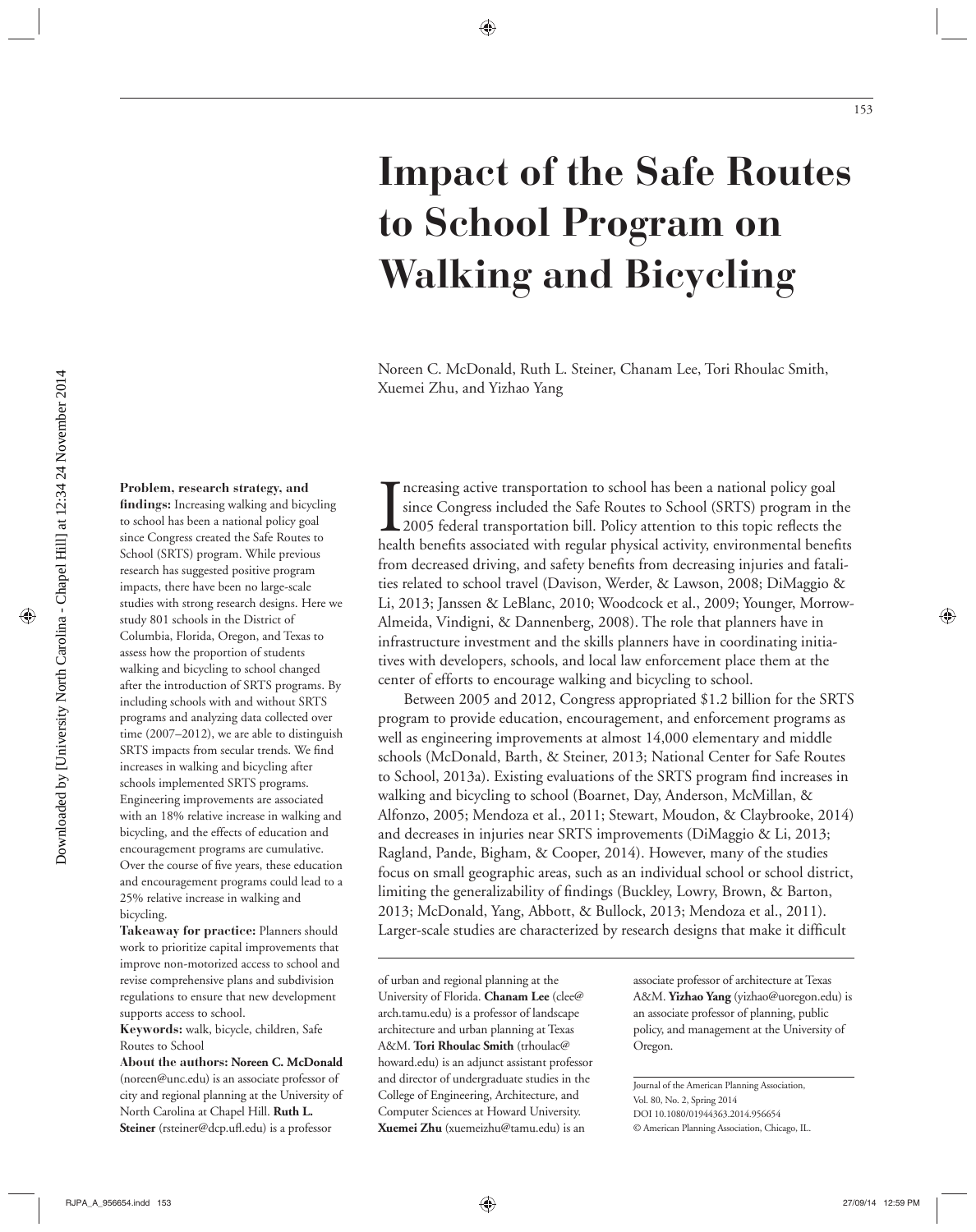to discern SRTS impacts from secular trends (Staunton, Hubsmith, & Kallins, 2003).

This study addresses both of these concerns by evaluating the SRTS program in the District of Columbia (DC) and three states—Florida, Oregon, and Texas using a strong research design with case and control schools, which allows identification of the independent impacts of the SRTS program. Using data from 801 schools, we find a positive impact of the SRTS program on walking and bicycling. Engineering improvements are associated with an 18% relative increase in walking and bicycling. The effects of education and encouragement programs are cumulative, with each additional year of program participation associated with an absolute increase of 1% in the proportion of students walking and bicycling to school. Over the course of five years, these education and encouragement programs could lead to a 25% relative increase in walking and bicycling. These results provide planners with the evidence required to make provision of safe walk and bicycle routes to school a standard part of planning practice using tools such as the comprehensive plan, subdivision regulations, and capital budgeting and planning.

## **Background**

## **SRTS Program Overview**

The 2005 federal transportation bill, the Safe, Accountable, Flexible, Efficient Transportation Equity Act: A Legacy for Users (SAFETEA-LU), authorized SRTS as a new program that would provide full federal funding to enable and encourage children, including those with disabilities, to walk and bicycle to school; to make walking and bicycling to school safe and more appealing; and to facilitate the planning, development, and implementation of projects that improve safety and reduce traffic, fuel consumption, and air pollution in the vicinity of schools (Federal Highway Administration, 2007).

The SRTS program provided grants to assist communities across the country in creating safer and more supportive environments for children to walk or bicycle to school. The program contributed to multiple policy objectives, including the U.S. Department of Transportation's livability goals and the Department of Health and Human Services' efforts to increase physical activity and reduce obesity in children and adolescents. These efforts sought to reverse sharp declines in walking and bicycling to school from about 48% in 1969 to less than 13% in 2009 ( McDonald, Brown, Marchetti, & Pedroso, 2011).

The program allocated funding to state departments of transportation (DOTs) based on the number of schoolaged children. Each state was required to set aside 10% to 30% of the funds for non-infrastructure-related activities such as public awareness campaigns and outreach to the community, traffic education, bicycle and pedestrian safety programs for children, and training for SRTS volunteers and managers. The infrastructure investments could include the planning, design, and construction of sidewalk improvements; traffic calming and speed reduction improvements; pedestrian and bicycle crossing improvements; on-street bicycle facilities; off-street bicycle and pedestrian facilities; secure bicycle parking; and traffic diversion improvements in the vicinity of schools (within 2 miles) that would substantially improve the ability of students to walk and bicycle to school. Each state was also required to fund a full-time coordinator for the state's SRTS program. In 2012, the SRTS program was merged with other nonmotorized funding programs into the Transportation Alternatives Program (Federal Highway Administration, 2013a).

## **SRTS Evaluation Studies**

Many studies evaluate aspects of the SRTS program. Several of those studies are primarily descriptive, aimed at explaining the program history, trends, or funding mechanism and expenditures (Cradock, Fields, Barrett, & Melly, 2012; McDonald, Barth, et al., 2013; National Center for Safe Routes to School, 2013b). The remainder focuses on the impacts of SRTS programs on active transportation and injuries. Most attention has been given to the program's impacts on the modes of travel children use to go to and from school; the results generally show increased walking and bicycling. The study designs of these evaluations have been a major challenge. Studies with strong research designs tend to have a limited geographic scope and range of SRTS interventions, and therefore limited generalizability. For example, Mendoza et al. (2011) test the impacts of researcher-led walking school bus programs using a randomized controlled trial in eight low-income Houston schools, fi nding these programs led to more walking to school. However, it is unclear what the impact of the intervention would be in other areas or with "walking school buses" organized by volunteers or school staff.

Another set of recent studies investigates a wider range of environments using comparisons of active travel before and after SRTS interventions or between areas with and without SRTS interventions. For example, Stewart et al. (2014) use data from 53 schools in four states and find walking and bicycling increased from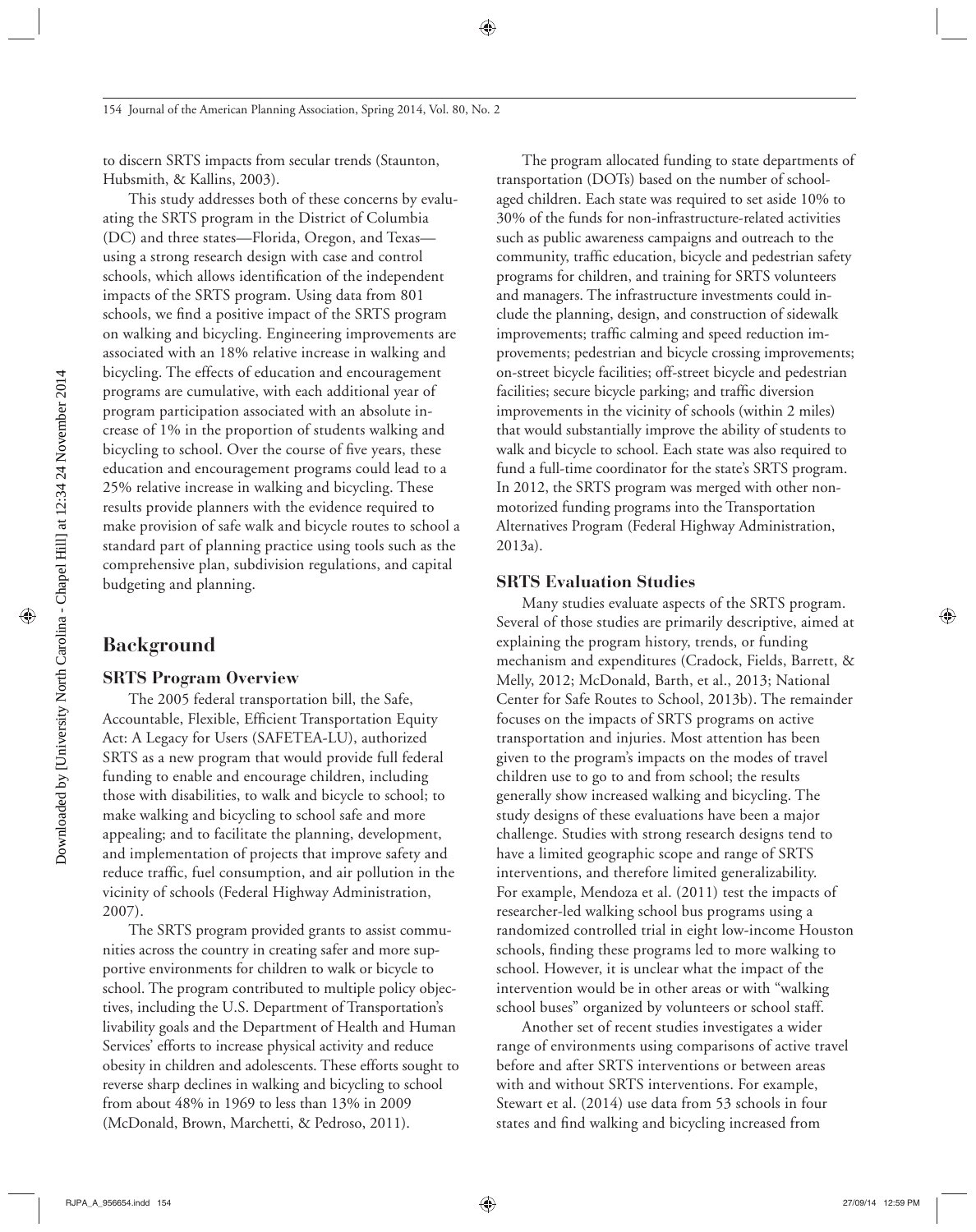12.8% to 19.8% after completion of SRTS projects. Ragland et al. (2014) study eight California schools, and find students living near SRTS improvements were more likely to walk to school than students living equally close to school but not near a SRTS improvement. The limitation of these studies is that, due to the research designs, it is unclear whether the observed increases in active travel are due to the SRTS program or alternate explanations such as preexisting conditions or an exogenous, timedependent shift such as a change in gas prices or employment levels.

A small number of studies that include control schools in their research design also find that SRTS programs have positive impacts. Buckley et al. (2013) study encouragement events at two Moscow (ID) elementary schools and find sustained increases in walking and bicycling after the program compared with a nearby school that did not participate in the program. McDonald, Yang, et al. (2013) find absolute increases of  $5$  to 20 percentage points in walking and bicycling due to the SRTS programs at Eugene (OR) schools, using data from nine schools with SRTS projects and five schools without such projects. While these studies use an improved research design, they represent a very small number of schools, and are therefore unlikely to be generalizable to a wider range of environments.

Two recent, high-quality studies find reductions in pedestrian injuries and crashes around SRTS interventions. DiMaggio and Li (2013) find that the rate of pedestrian injury decreased by 44% for youth aged 5 to 19 years in New York City census tracts with SRTS treatments, while rates were unchanged for census tracts without SRTS projects. Ragland et al. (2014) analyze the impacts of SRTS infrastructure at 47 schools in California and find significant decreases in total collisions within 250 feet of SRTS infrastructure interventions; a decrease in child-involved collisions is also observed, but the effect is not statistically significant.

## **Approach and Methods**

Our analysis focuses on DC and three states—Florida, Oregon, and Texas. These areas were selected because they include a wide range of environments and the research team had access to extensive data on their SRTS programs. As Table 1 shows, Florida and Texas are large states where active SRTS programs funded interventions at nearly 1,000 schools in each state. Oregon is a mid-sized state with cities that have received national attention for their SRTS programs, such as Portland and Eugene. DC represents a highly urbanized region with schools serving students from diverse socioeconomic backgrounds. As Table 1 shows, available SRTS funding on a per-student basis was much higher in DC due to the structure of the program, which set a funding floor irrespective of student population. The remainder of this section describes the data and analytic methods used to identify the impacts of the SRTS program on walking and bicycling to or from school.

## **Data: School Travel Mode**

The outcome of interest in this study is the proportion of students walking and bicycling for school trips. Information on children's mode to and from school is compiled from surveys of students and parents obtained from the National Center for SRTS, the federally funded clearinghouse for information related to SRTS. The National Center developed a freely available survey instrument to collect information on school travel mode from parents and students and also provided schools with free data entry and data storage. Student reports of travel mode were collected at the classroom level, with students raising their hands to report how they traveled to and from school on the survey day. Parent reports were collected through individual surveys sent from the school to parents. An evaluation of the National Center surveys finds that they provide reliable reports of travel mode (McDonald, Dwelley, Combs, Evenson, & Winters, 2011). While there

Table 1. Characteristics of state Safe Routes to School programs.

|                                                                   | District of Columbia | Florida  | <b>Oregon</b> | Texas    | Total     |
|-------------------------------------------------------------------|----------------------|----------|---------------|----------|-----------|
| Appropriated SRTS funding (FY 2005-2012) (thousands) <sup>a</sup> | \$8,140              | \$58,239 | \$13,017      | \$90,067 | \$169,463 |
| Number of K–8 students (fall 2010) (thousands) $^b$               | 53.5                 | 1,858.5  | 392.6         | 3,586.6  | 5,891.3   |
| SRTS funding per student                                          | \$152                | \$31     | \$33          | \$25     | \$29      |
| Schools with announced SRTS funding <sup>c</sup>                  | 31                   | 1.085    | 152           | 853      | 2,121     |

Notes:  $FY =$  fiscal year;  $SRTS =$  Safe Routes to School.

a. Federal Highway Administration, 2013b.

b. National Center for Education Statistics, 2012.

c. National Center for Safe Routes to School, 2013a.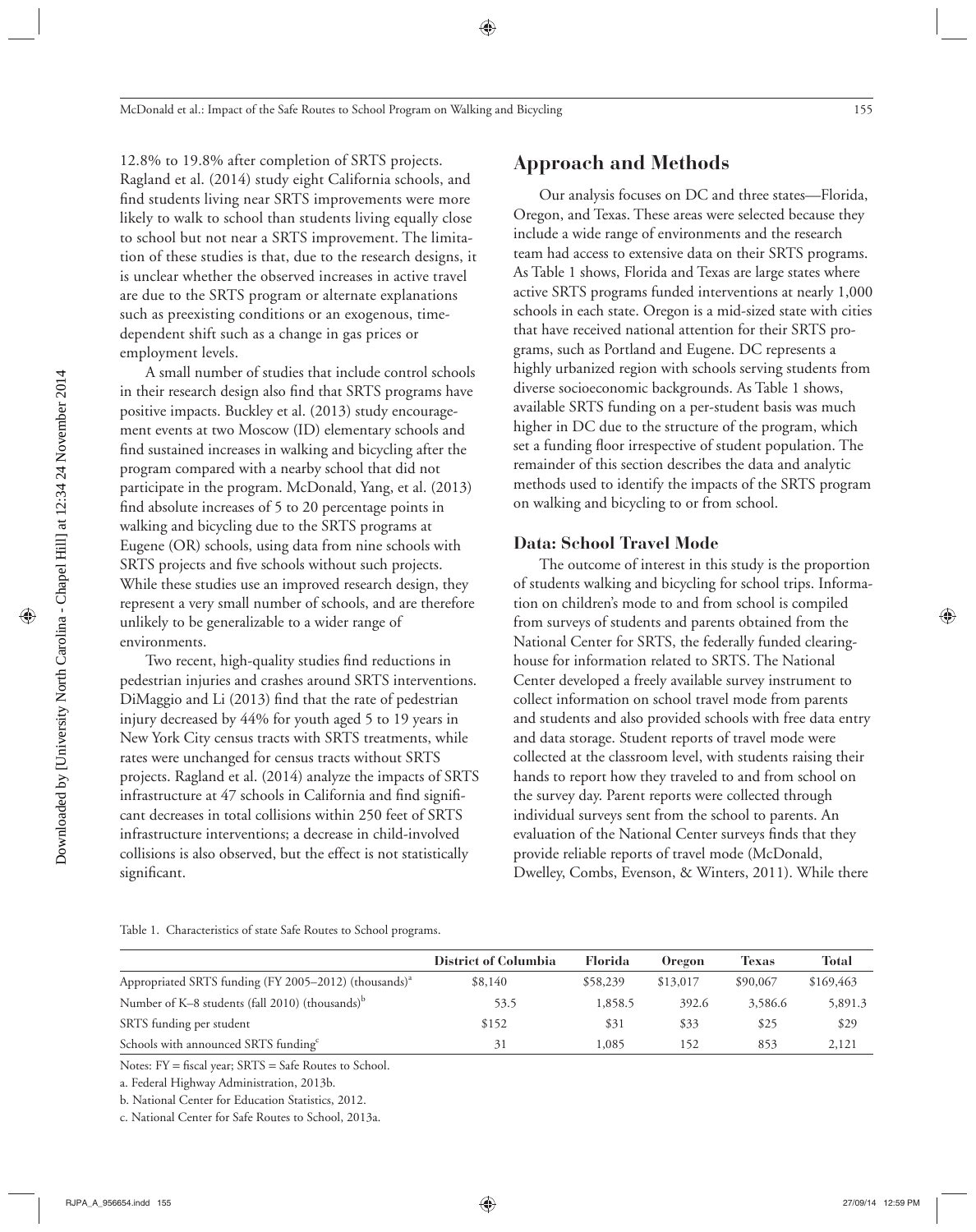|                      | 2007             | 2008           | 2009   | 2010   | 2011   | 2012   | <b>Annual average</b> |
|----------------------|------------------|----------------|--------|--------|--------|--------|-----------------------|
| Student report       |                  |                |        |        |        |        |                       |
| District of Columbia | $\boldsymbol{0}$ | 1,489          | 1,003  | 476    | 252    | 2,623  | 974                   |
| Florida              | 3,263            | 54,634         | 51,154 | 27,682 | 35,181 | 30,204 | 33,686                |
| Oregon               | 19,880           | 22,871         | 24,785 | 25,787 | 32,009 | 26,237 | 25,261                |
| Texas                | 445              | $\overline{0}$ | 18,509 | 6,308  | 2,740  | 4,202  | 5,367                 |
| Total                | 23,588           | 78,994         | 95,451 | 60,253 | 70,182 | 63,265 | 65,289                |
| Parent report        |                  |                |        |        |        |        |                       |
| District of Columbia | $\mathbf{0}$     | 780            | 135    | 240    | 588    | 139    | 314                   |
| Florida              | 72               | 10567          | 13486  | 10049  | 6177   | 6295   | 7,774                 |
| Oregon               | 67               | 6517           | 5664   | 12267  | 8338   | 2403   | 5,876                 |
| Texas                | 2504             | 3370           | 2252   | 4193   | 760    | 1176   | 2,376                 |
| Total                | 2,643            | 21,234         | 21,537 | 26,749 | 15,863 | 10,013 | 16,340                |

Table 2. Parent and child respondents by year and state.

is no federal requirement that schools collect mode data, many states require applicants and recipients of SRTS funding to provide travel mode data.

The National Center's travel mode database covers the period from the program's start through the current period. We selected the years 2007–2012 for our study because there were few travel mode reports in the program's early years (2005–2006), and our study began in 2013. We supplemented the National Center data with mode data from previous research studies on school travel to increase the sample of schools included in this analysis; the supplemental surveys used phrasing consistent with the National Center surveys (see the Technical Appendix for further details). Our analysis focuses on public and public charter schools because states awarded few grants to private schools, and information on school characteristics was not available for all private schools (McDonald, Barth, et al., 2013).

School travel mode and information on SRTS programming was available for an initial sample of 810 schools in DC, Florida, Oregon, and Texas. Data cleaning, described in the Technical Appendix, reduced the sample to 801 schools. As Table 2 shows, the final sample reflects travel mode reports from approximately 65,000 students and 16,000 parents annually. As Table 3 indicates, of the 801 schools in the final sample, 378 (47%) schools had an SRTS program between 2007 and 2012, and 423 (53%) schools had no program during the study period. For many schools in the sample, travel mode was surveyed at multiple time points. For example, 110 (14%) schools reported mode data four or more times, 85 (10%) schools reported data at three time points, 193 (24%) schools reported at two time points, and 413 (52%) schools provided data for one time point.

For each school and survey date, we calculate the proportion of students that walked or bicycled to and from the school in the morning and afternoon. The Technical Appendix describes the process of calculation for the student and parent data. Mode surveys at the 801 study schools generated 4,090 observations of the proportion of students walking and bicycling to or from school. The number of observations was larger

|  |  | Table 3. Number of intervention and control schools by state. |  |  |  |
|--|--|---------------------------------------------------------------|--|--|--|
|--|--|---------------------------------------------------------------|--|--|--|

|                                           | District of Columbia | <b>Florida</b> | <b>Oregon</b> | <b>Texas</b> | Total |
|-------------------------------------------|----------------------|----------------|---------------|--------------|-------|
| Total study schools                       | 24                   | 282            | 222           | 273          | 801   |
| Control schools                           |                      | 123            | 59            | 234          | 423   |
| Control: none or unknown SRTS application |                      | 35             |               | 41           | 91    |
| Control: applied for SRTS funding         |                      | 88             | 44            | 193          | 332   |
| Schools with SRTS interventions           | 17                   | 159            | 163           | 39           | 378   |
|                                           |                      |                |               |              |       |

Note: SRTS = Safe Routes to School.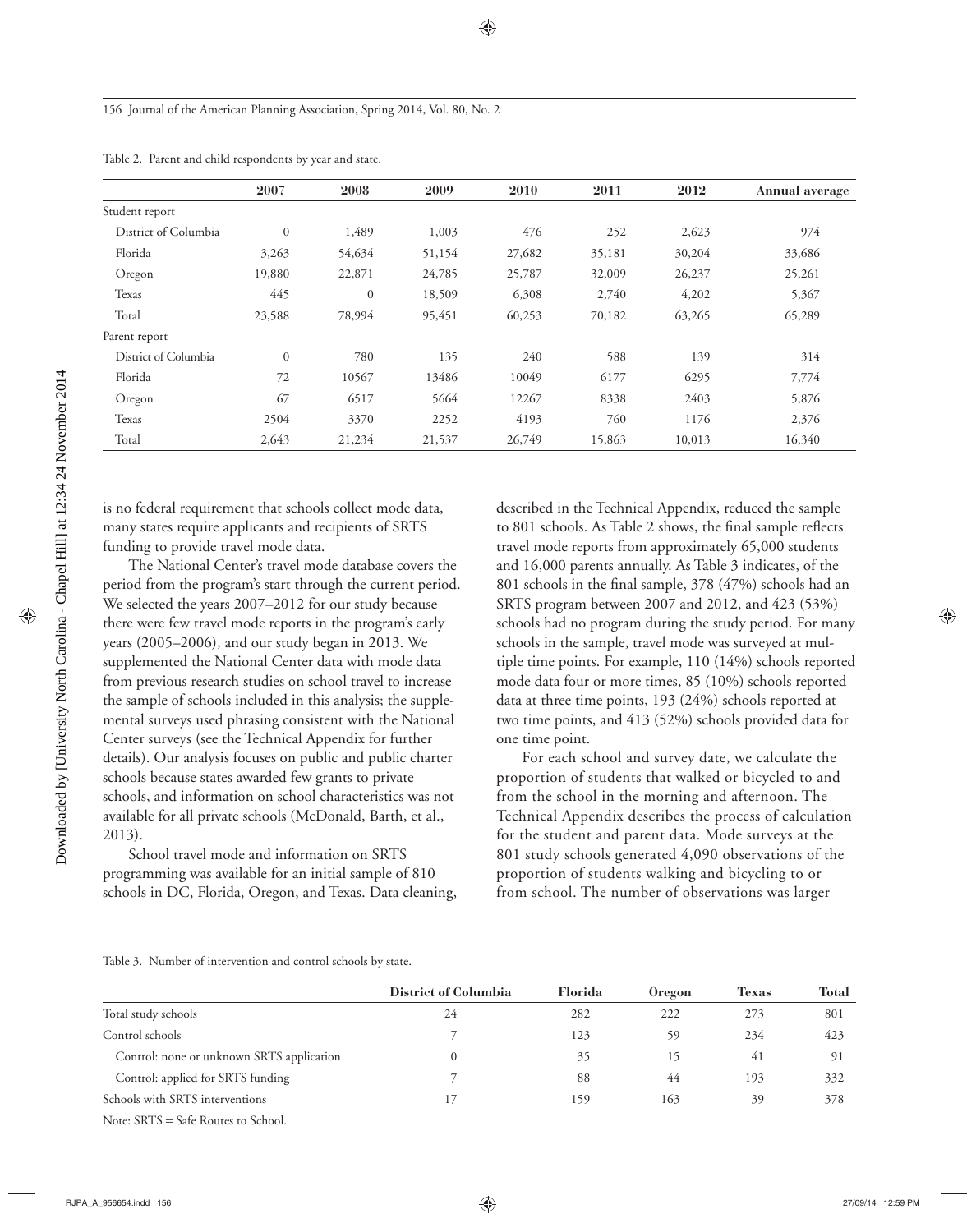|                                                  | <b>District of Columbia</b> | Florida        | <b>Oregon</b> | <b>Texas</b>   | <b>Total</b> |
|--------------------------------------------------|-----------------------------|----------------|---------------|----------------|--------------|
| Schools with Safe Routes to School interventions | 17                          | 159            | 163           | 39             | 378          |
| Non-infrastructure interventions                 | 17                          | 126            | 135           | 11             | 289          |
| Education and encouragement                      | 17                          | 126            | 134           | 11             | 288          |
| Enforcement                                      | 2                           | 3              | 34            | 11             | 50           |
| Infrastructure interventions                     | 11                          | 54             | 116           | 29             | 210          |
| Sidewalk                                         | 9                           | 50             | 38            | 28             | 125          |
| Crosswalks                                       | 4                           | $\mathbf{0}$   | 38            | 27             | 69           |
| On-street bicycle                                |                             | 2              | 7             | $\overline{2}$ | 12           |
| Off-street bicycle and pedestrian                | $\Omega$                    | $\mathbf{0}$   | 14            | 2              | 16           |
| Traffic calming                                  | 3                           | $\overline{0}$ | 26            | 4              | 33           |
| Bicycle parking                                  |                             | 2              | 24            | 8              | 35           |
| Signage                                          | 3                           | 2              | 56            | $\mathbf{0}$   | 61           |

Table 4. Types of Safe Routes to School interventions at study schools by state.

than the number of schools because each survey generated at least two observations of school travel mode, such as morning and afternoon, because some schools surveyed students and parents on the same survey date, and because nearly half of schools were surveyed multiple times. Despite the inclusion of multiple observations from the same school and survey date, we are not "double counting" because we used appropriate statistical methods to adjust for the presence of multiple observations from the same school and survey date. We also conducted several additional analyses that validated our strategy (described in detail in the Technical Appendix).

## **Data: SRTS Interventions**

For all schools with available travel mode data, we attempted to identify the type and timing of SRTS interventions. State SRTS coordinators provided lists of schools with SRTS funding and, in some states, detailed information about the nature of the projects. In cases where the state DOT lacked information on when SRTS interventions were implemented or the nature of the interventions, members of the research team interviewed local SRTS program managers, school and municipal staff, and state and local health departments. In some cases, staff turnover made it impossible to obtain this information; in these cases, schools were dropped from the analysis. For schools that did not receive any SRTS interventions (i.e., control schools), we also used state DOT records and interviews with school officials, state health departments, and other providers of SRTS programs to help identify those that

had applied for SRTS funding but had been unsuccessful in their application.

We categorize reported SRTS activities based upon the "4 E's": engineering, enforcement, education, and encouragement. As Table 4 indicates, education and encouragement programs are the most common noninfrastructure programs in our sample. Education programs include classroom safety instruction as well as skills workshops outside of the classroom where students practice crossing the street by foot and bicycle. Encouragement efforts focus on creating excitement around walking or bicycling by offering small rewards such as pencils and stickers, or using organized efforts, such as walking school buses, to encourage children to walk. We find that education and encouragement initiatives were undertaken at the same time; thus, we combine these categories in our analysis. Enforcement efforts ranged from collaborations with local police departments to assign officers to monitor and enforce school zone speed regulations to more passive initiatives such as placing portable speed signs in the school zone to provide drivers with real-time speed information. Almost all schools with enforcement interventions also had education and encouragement programs.

Engineering improvements were designed to improve the safety of walking and bicycling through the provision or improvement of sidewalks, crosswalks, paths, and bicycle lanes. Engineering projects also funded bicycle parking at schools, signage, and traffic calming near the school. In this sample, many schools reported sidewalk and crosswalk improvements but relatively few investments in bicycle lanes or off-street paths.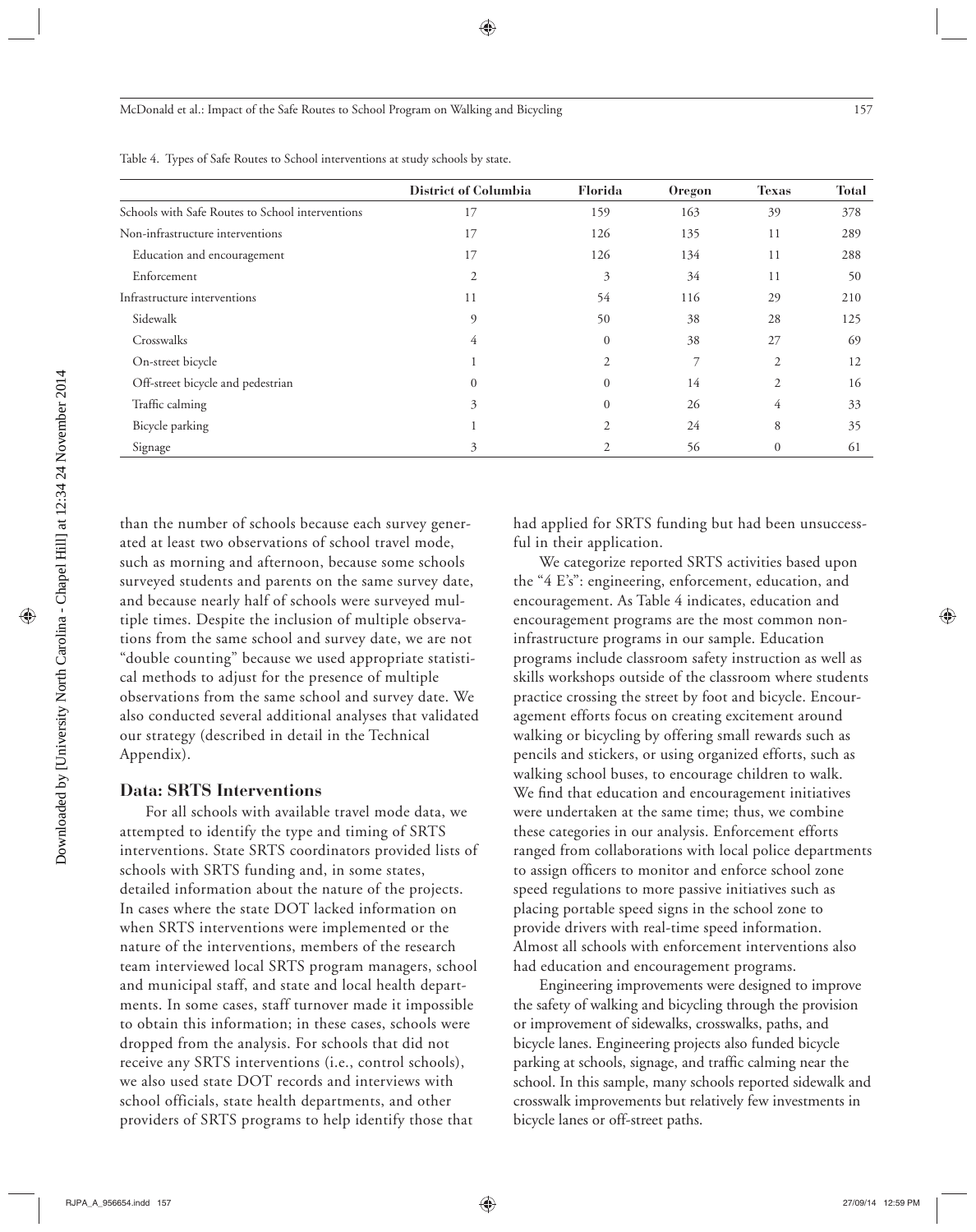## **Data: Contextual School, Neighborhood, and Survey Information**

Previous research has shown that walking and bicycling to school varies based on demographic and spatial characteristics (Davison, Werder, & Lawson, 2008; McDonald, Brown, et al., 2011). To control for this systematic variation, we incorporated information about school characteristics from the National Center for Education Statistics (NCES) and information about neighborhood characteristics from the American Community Survey (ACS). The NCES database contains annual information on enrollment, racial and ethnic composition, free and reducedprice lunch program eligibility, and school location for American public schools.<sup>1</sup> We obtained neighborhood socio-demographic information from the 2007–2011 ACS using the block group where the school was located.<sup>2</sup> Most neighborhood-level sociodemographic variables (e.g., racial and ethnic composition of residents) were not significant in preliminary models and are not included in the final models due to the lack of significance and the presence of school-level measures of racial and ethnic composition. We retain median household income in the final model despite a lack of statistical significance because previous research has highlighted meaningful economic differences in walking and bicycling to school and we wanted to control for

neighborhood-level income variation in addition to schoollevel variation (McDonald, 2008).

The school's location is also used to assess the local built environment through street network and destination proximity metrics. Final models include Walk Score as a primary environmental metric, a commercially available index (0–100) that correlates with access to walkable destinations and residential population density (Carr, Dunsiger, & Marcus, 2011; Duncan, Aldstadt, Whalen, Melly, & Gortmaker,  $2011$ ).<sup>3</sup> We tested metrics of street connectivity, such as intersection density and average block length, in the models, but they were not statistically significant.

#### **Sample Summary**

Schools with SRTS programs differ on some but not all characteristics. For example, as Table 5 shows, schools with SRTS programs had a lower percentage of Hispanic students and a higher proportion of African-American students than schools without a SRTS program. Schools with SRTS programs had a smaller number of enrolled students. Economic characteristics were similar across the two groups; there are no significant differences in the proportion of students receiving free or reduced-price lunch or the block group median household income. Schools receiving SRTS interventions were located in

Table 5. Comparison of schools with and without Safe Routes to School interventions.

|                                                       | All<br><b>Schools with SRTS</b> |                              | Control                | Difference:             |                          |
|-------------------------------------------------------|---------------------------------|------------------------------|------------------------|-------------------------|--------------------------|
|                                                       | schools<br>$(n = 801)$          | interventions<br>$(n = 378)$ | schools<br>$(n = 423)$ | intervention<br>control | p value of<br>difference |
| School characteristics (2010-2011) <sup>a</sup>       |                                 |                              |                        |                         |                          |
| Elementary school (%)                                 | 83                              | 86                           | 79                     | 7                       | 0.008                    |
| Enrollment                                            | 607                             | 579                          | 632                    | $-53.26$                | 0.004                    |
| Free or reduced-price lunch (%)                       | 61                              | 61                           | 61                     | 1                       | 0.718                    |
| Black $(\% )$                                         | 14                              | 17                           | 11                     | 6                       | < 0.001                  |
| Hispanic (%)                                          | 42                              | 31                           | 51                     | $-20$                   | < 0.001                  |
| Two races $(\% )$                                     | 3                               | 4                            | $\overline{2}$         |                         | < 0.001                  |
| White (%)                                             | 38                              | 43                           | 33                     | 10                      | < 0.001                  |
| Neighborhood characteristics (2007-2011) <sup>b</sup> |                                 |                              |                        |                         |                          |
| Walk Score                                            | 44                              | 47                           | 41                     | 7                       | < 0.001                  |
| Median household income (\$)                          | 51,741                          | 53,074                       | 50,550                 | 2,524                   | 0.200                    |
| Population density per square mile                    | 4,172                           | 4,957                        | 3,471                  | 1,486                   | < 0.001                  |
| Proportion walking and bicycling                      |                                 |                              |                        |                         |                          |
| To school $(\% )$                                     | 18                              | 20                           | 13                     | 7                       | < 0.001                  |
| From school (%)                                       | 22                              | 23                           | 17                     | 6                       | < 0.001                  |

Notes: SRTS = Safe Routes to School.

a. Keaton, 2012.

b. U.S. Census Bureau, 2013.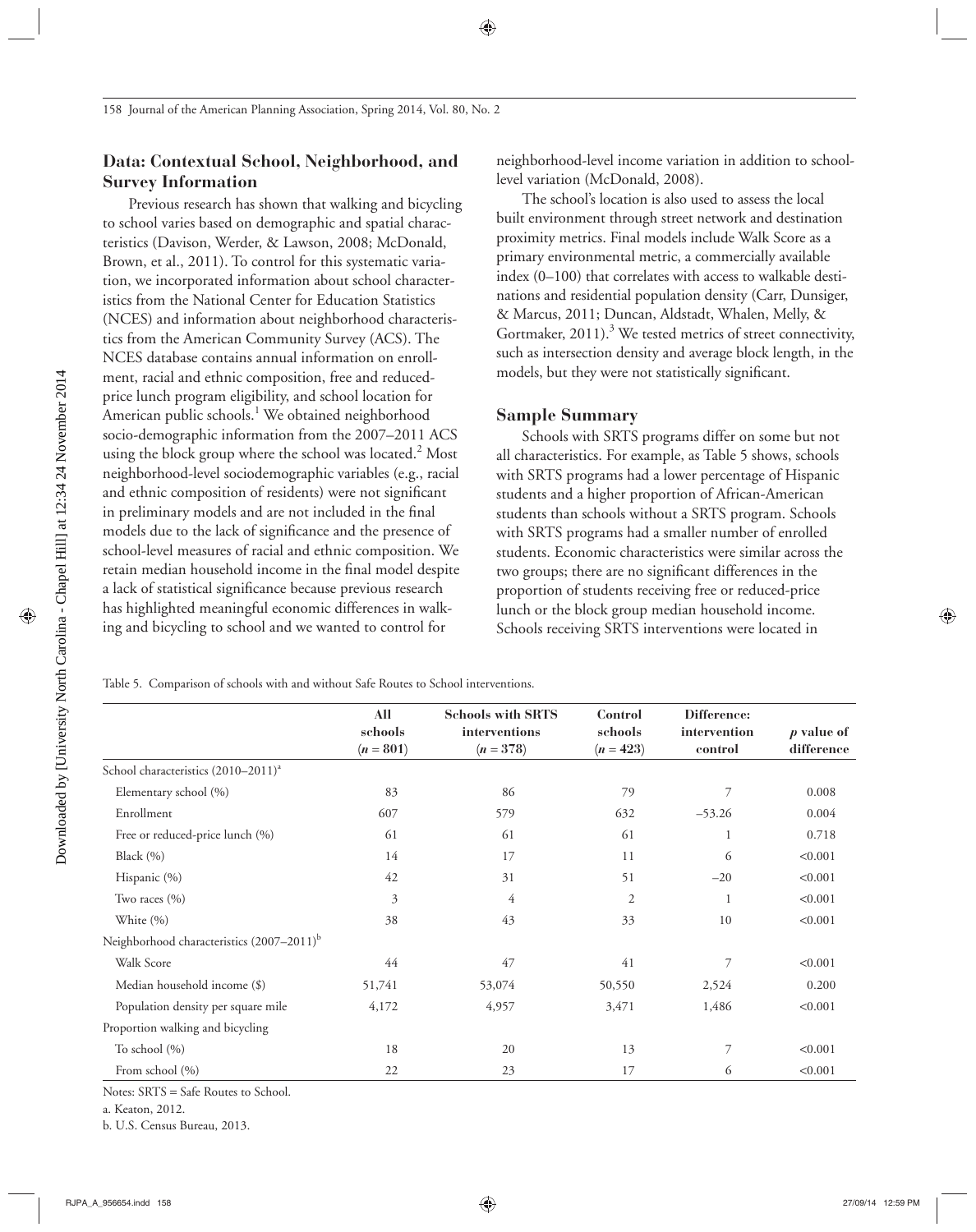neighborhoods with a higher population density and better access to destinations as measured by Walk Score.

Active travel was more common at schools that received an SRTS intervention during the study period than at control schools. Rates of walking and bicycling to school averaged 18% to school and 22% from school, but with considerable variation across schools. For example, the bottom quarter of schools had active travel rates of less than 8%, while the top quarter of schools had rates higher than 26% in the morning. These reports are higher than recent national estimates of walking and bicycling (13%) (McDonald, Brown, et al., 2011).

## **Analysis**

By using schools with and without SRTS programs in a wide range of contexts, we are able to identify the impacts of SRTS programs and ensure these impacts are not confounded with secular trends or demographics. We model the proportion of students that walked or bicycled to school as a function of two factors: SRTS interventions and contextual variables related to school, neighborhood, and survey characteristics. The focus of our interest is the SRTS interventions in place at the school at the time of the survey. For each observation of school travel mode, we use our database of SRTS interventions to determine if the SRTS program was in place at the school and, if so, the number of years the program had been in place. This structure allows researchers to test how the presence and length of participation in the SRTS program affected walking and bicycling.

We developed two models to test the impacts of the SRTS program. The first focuses on the presence or absence of any SRTS program elements without regard to the exact nature of the efforts. This model provides the broadest test of whether the SRTS program has affected children's travel behavior. The second model assesses the impacts of different categories of SRTS interventions, such as education and encouragement, engineering, and enforcement, and is included to provide practitioners with a better understanding of the impacts of each type of SRTS intervention. We did not develop models to analyze the impacts of specific SRTS projects, such as crosswalk improvements, because we believe the choice of specific intervention is controlled by idiosyncratic local conditions that are difficult to model.

Models include contextual variables related to school, neighborhood, and survey characteristics to control for systematic variation in rates of walking and bicycling to school unrelated to the SRTS interventions. For example, the prevalence of walking and bicycling is higher in denser areas. We systematically controlled for the time of day

because previous research shows that walking is higher in the afternoon. We also controlled for who reported the travel mode because we know that parents tend to report higher walking and bicycling rates than do students themselves (McDonald, Brown, et al., 2011).

We use a fractional logit model, as described in the Technical Appendix, because it best fits our needs and the data. To account for dependence across observations from the same school, we use robust standard errors that adjust for potential correlation across schools in the final models. We also conducted several tests (described in the Technical Appendix) to ensure that potential correlation across observations from the same school and survey date did not unduly influence the final results. All these additional tests confirm the model results presented in this study.

We calculate the impacts of the SRTS program on school travel mode by estimating the marginal effect of the presence and number of years of SRTS interventions on walking and bicycling. The reported marginal effects represent how the proportion of students walking and bicycling to school would change if the SRTS program were implemented or if it were in place for one additional year. Further details on the calculation of marginal effects are available in the Technical Appendix.

## **SRTS and Children's Travel to School**

As Figure 1 shows, rates of walking and bicycling to school increased with each year of participation in the SRTS program. At schools with SRTS programs, 18% of students walked or bicycled prior to the start of the program. Schools with one year of SRTS program participation had average rates of walking and bicycling of 20%. Schools with four or more years of SRTS participation had active travel rates greater than 30%. These simple averages showed an absolute increase of 13 percentage points, or a relative change of 71%, in the proportion of students walking and bicycling after five years of participating in the SRTS program. These results suggest that SRTS programs may strongly affect walking and bicycling. Moreover, there may be a "dose-response" relationship where each additional year (or "dose") of SRTS participation leads to more walking and bicycling.

However, the simple averages are not a definitive evaluation of the SRTS program because of the possibility of selection bias. Schools with long-lived and successful SRTS program may simply be located in environments where walking is more likely or may have been surveyed in a year when exogenous factors increased walking, such as increases in gas prices. To address these issues, as described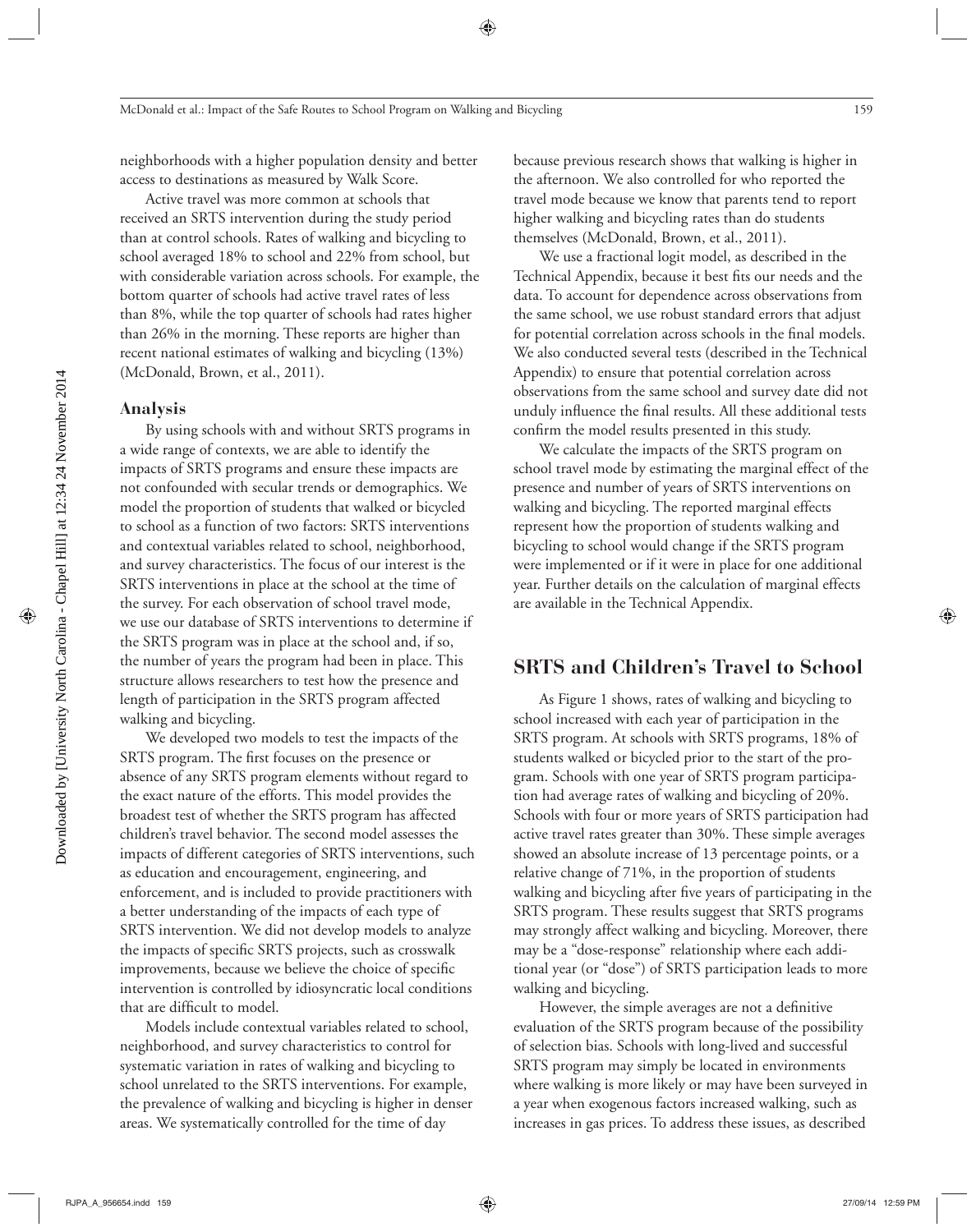

Figure 1. Average rates of walking and bicycling to school by length of participation in Safe Routes to School program.

above, we use multivariate regression models that introduce statistical controls for school and neighborhood characteristics, as well as time period, to assess active travel at schools with and without SRTS programs.

After controlling for these other factors, we continue to find that the SRTS program increased walking and bicycling to school. Specifically, walking and bicycling rose by 1.1 percentage points ( $p = .002$ ) with each year of participation in the SRTS program. These findings suggest a linear "dose-response" relationship: Each additional year of SRTS participation led, on average, to more walking and bicycling. For example, if active travel rates were 18% prior to the start of an SRTS program, our model predicts that 23.5% of students, on average, would walk and bicycle after five years of program participation. This represents an absolute increase of 5.5 percentage points and a relative increase of 31% after five years of SRTS participation. After one year of SRTS participation, the expected absolute increase would be 1.1 percentage points or a relative change of 6%. For reference, the Technical Appendix contains the full model results.

In our second model, we compare the differential impacts of engineering, education and encouragement, and enforcement programs (the full model is available in the Technical Appendix). The presence of an engineering improvement was associated with a 3.3 percentage point increase in walking and bicycling ( $p = .031$ ); this impact did not depend on how long the improvement had been in place. For comparison, this would mean that schools with 18% of students walking and bicycling might expect to see

rates rise to 21.3%, on average, after completing an engineering project. This represents a relative increase of 18%.

Education and encouragement interventions also had significant positive impacts on walking and bicycling, with each year of participation in an education and encouragement program associated with a 0.9 percentage point increase in walking and bicycling  $(p = .025)$ . In other words, schools that started with 18% of students walking and bicycling would be expected to increase the rate of active transportation by 0.9 percentage point per year to 22.5% after five years on average, an absolute change of 4.5 percentage points and a relative change of 25%. Enforcement initiatives did not have a significant association with walking and bicycling, though in our sample many schools implemented education, encouragement, and enforcement at the same time.

Other variables beyond simply adopting an SRTS program also influence rates of walking and bicycling to school in ways consistent with previous research. For example, walking and bicycling were higher in areas with greater population density. Walk Score, a proxy for access to commercial and recreation amenities, had no significant association, perhaps because the indicator only reflects access and not the quality of the walking environment (Talen & Koschinsky, 2013). Other factors also matter. Rates of walking and bicycling were 3 percentage points higher in the afternoon, results consistent with other studies (National Center for Safe Routes to School, 2013b; Zhu & Lee, 2009). Reported walking and bicycling rates were also higher when reported by parents than by students because parents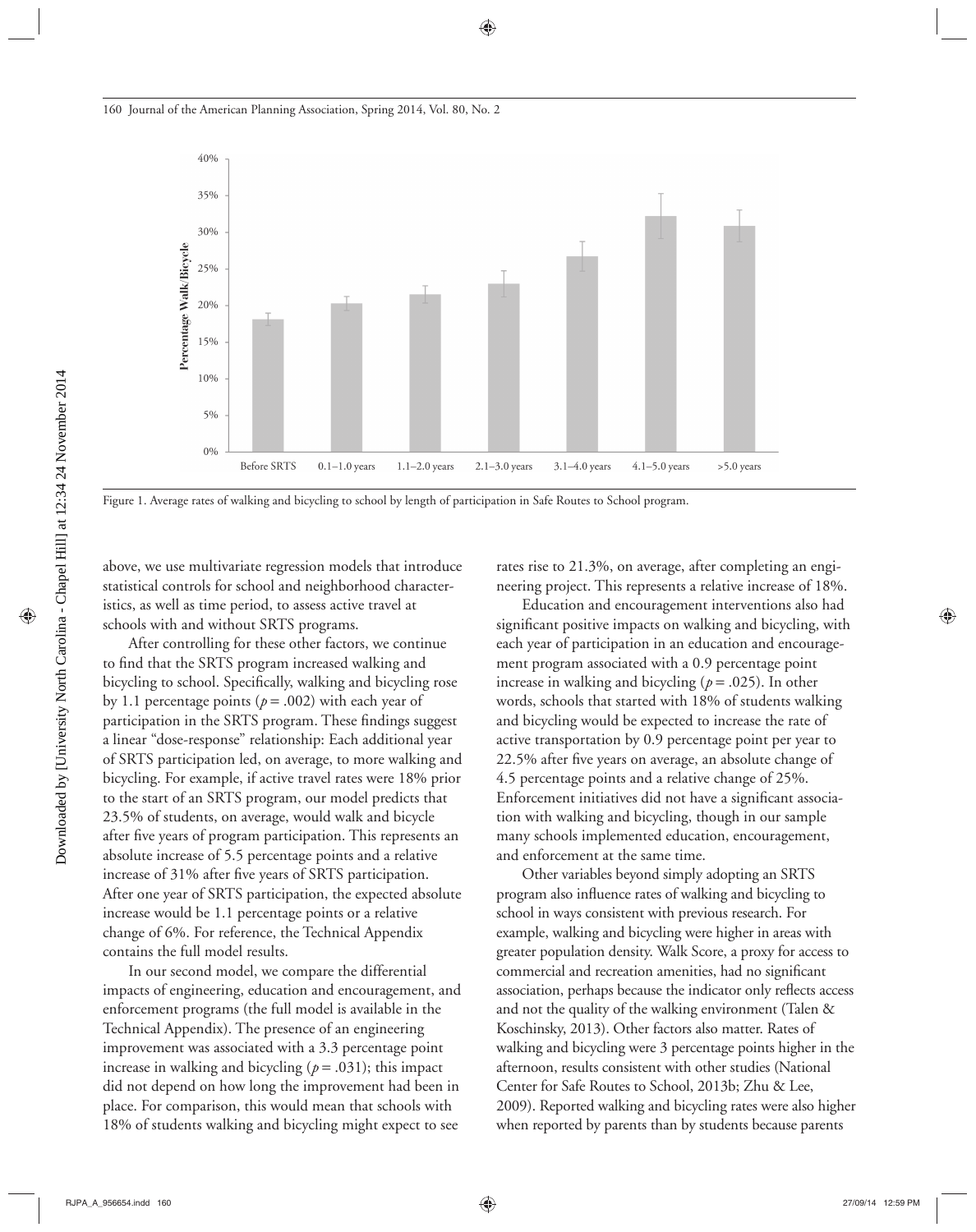reported the students' usual travel mode as opposed to their actual travel mode (McDonald, Dwelley, et al., 2011).

School characteristics generally did not significantly affect walking and bicycling to or from school. However, a 10 percentage point increase in the proportion of students receiving free or reduced-price lunch was associated with a 0.5 percentage point increase in walking and bicycling. We did include a dummy variable indicating whether the school ever received a SRTS treatment to account for any remaining differences between schools that participated in the SRTS program and those that did not. The dummy variable was not significant in either model, suggesting that observed characteristics do an adequate job of adjusting for differences between treatment and control schools.

## **Impacts of the SRTS Program**

Our analysis shows that SRTS interventions are associated with increased walking and bicycling in DC, Florida, Oregon, and Texas. We find that engineering improvements are associated with an absolute increase of 3 percentage points in active travel, which represents a relative increase of 18%. Education and encouragement programs exhibit a dose-response relationship with walking and bicycling, where each additional year of program participation is associated with a 1 percentage point increase in walking and bicycling. Over a five-year period, these education and encouragement programs would be expected to lead to a relative increase in active travel of 25%. These results hold when comparing funded schools only with those that applied for the SRTS program and after controlling for other factors that influence walking to school such as population density. These findings accord with the results of previous studies, which also find positive impacts of the SRTS program (Boarnet, Anderson, Day, McMillan, & Alfonzo, 2005; McDonald, Yang, et al., 2013; Mendoza et al., 2011; Staunton et al., 2003; Stewart et al., 2014). However, our study represents a substantial extension of the literature because it uses a stronger research design with a large study area, thereby increasing confidence in the generalizability of the results.

While this analysis demonstrates the effectiveness of the SRTS program in meeting the goal of increasing walking and bicycling to school, recent changes in federal transportation policy may result in less federal funds being available for such investments. The SRTS program was created in the 2005 federal transportation bill, and approximately \$1.2 billion was appropriated for the program (McDonald, Barth, et al., 2013). However, the 2012 transportation bill, Moving Ahead for Progress in the 21st

Century (MAP-21), dismantled the standalone SRTS program and instead made SRTS projects eligible to compete for funding with other non-motorized improvements. In addition, MAP-21 decreased the total funding available for non-motorized programs and allowed states increased flexibility to move non-motorized funds to other programs. It is not yet clear how these changes will affect state funding for the SRTS program, but it is possible that some states will decrease funding for SRTS or non-motorized programs more generally.

What do these results mean for planning practitioners? This study provides strong evidence that children will walk and bicycle to school if communities invest in supportive infrastructure and programs. Given the uncertainty and limitations of federal funding for non-motorized modes, communities should develop strategies to mainstream SRTS programs through tools available to local planners. First, planners can articulate support for providing access by foot and bicycle to schools through the comprehensive plan and any linked small-area or neighborhood plans. The goal would be to create an environment where planning for non-motorized school access is a normal part of neighborhood and transportation planning. Second, planners can amend subdivision regulations to require or encourage the provision of pedestrian and bicycle access to schools for new construction or redevelopment. Third, planners can consider access to school in the capital improvements planning process. For example, a multiyear sidewalk completion program could prioritize investments that are near a school or route to school. Fourth, local planners can work more closely with school facility planners to encourage construction of schools that can be reached by foot or bicycle and to identify routes to school (McDonald, 2010). The development of an ongoing, collaborative relationship between school and local planners could ensure that students effectively use infrastructure investments made by local communities. Finally, planners could pursue federal and state funding for non-motorized infrastructure for projects that will improve school travel. Such projects could be designed to benefit many users, such as a multiuse path that connects a school to several neighborhoods and other community amenities.

This analysis has several limitations. First, we were unable to use panel data methods to address concerns about self-selection bias or other potential confounding factors due to our use of fractional logit models and our unbalanced data set. However, we address self-selection bias by including contextual variables and estimating models on portions of our data set and find results are consistent with overall models. Second, the format of our data set includes multiple observations of each school at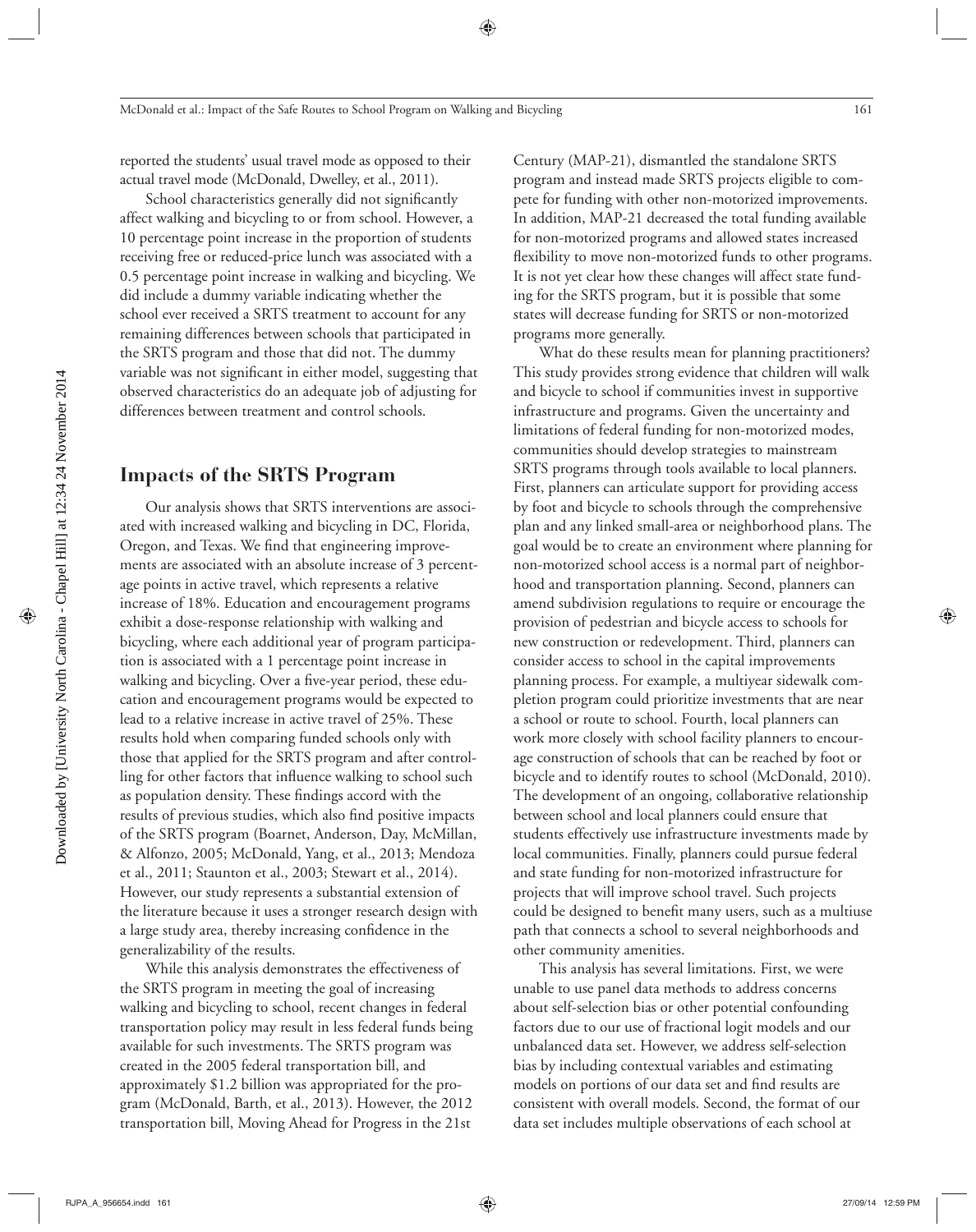each survey date (e.g., walking in the morning and the afternoon). We address concerns about the impacts of dependence across these observations by using robust standard errors and estimating additional models on a subset of data with only one observation per time point. Again, submodels showed similar results to the overall models. Third, we evaluate the impact of broad interventions: engineering, education and encouragement, and enforcement. This approach reflects our goal of testing whether SRTS interventions had positive impacts on walking and bicycling and recognition that the selection of particular engineering or education programs depends heavily on local conditions that may be difficult to model. We recommend that future research provide more detailed case studies of how communities selected specific interventions and what their impacts were locally. These case studies would not be generalizable, but would provide important information to practitioners.

## **Conclusion**

The SRTS program has demonstrated significant increases in walking and bicycling. Analysis of data from 801 schools in DC, Florida, Oregon, and Texas indicates an absolute increase of 5.5 percentage points or a relative change of 31% in the proportion of students walking and bicycling to school after five years of participating in a SRTS program. This study supports the efficacy of SRTS programs as a mechanism for increasing active travel in elementary and middle schools. The findings represent a beneficial extension of the existing literature using a strong research design and a large study area, which has not been done before, and thereby increasing confidence in the transferability of results. These results provide planners with strong evidence to support strategies that make the provision of safe walk and bicycle routes to school a normal part of the planning process. Planners have many tools to accomplish this goal, including comprehensive plans, subdivision regulations, and capital improvement planning and budgeting.

#### **Acknowledgments**

We are very grateful for the assistance of the Safe Routes to School coordinators in each of the study areas, as well as Seth LaJeunnesse (National Center for Safe Routes to School) and Margo Pedroso (Safe Routes to School National Partnership). We would also like to thank the anonymous reviewers for their excellent suggestions for improving the manuscript.

#### **Research Support**

This project was funded by the Active Living Research program of the Robert Wood Johnson Foundation.

#### **Notes**

**1.** For the small number of study schools with missing data in the NCES, we obtained comparable information from the school district or state education department's website.

**2.** We used the block group as a proxy for the school's neighborhood because we believe it is most likely to correlate with the school's attendance zone without including areas outside the zone. It was not possible to report demographics for the school's attendance zone because many schools do not have geographically defined attendance areas and because we were unable to systematically collect attendance zone maps for districts that do use them.

3. No bicycle-specific environmental measure was included because Bike Score data were not universally available for all schools in the study. However, the vast majority of reported active school travel was walking, not bicycling, and therefore we do not believe the lack of bicycle-specific environmental metrics is problematic.

#### **References**

**Boarnet, M.,** Anderson, C., Day, K., McMillan, T., & Alfonzo, M. (2005). Evaluation of the California safe routes to school legislation: Urban form changes and children's active transportation to school. *American Journal of Preventive Medicine, 28*(2, Suppl. 2), 134–140. doi:10.1016/j.amepre.2004.10.026

**Boarnet, M.,** Day, K., Anderson, C., McMillan, T., & Alfonzo, M. (2005). California's safe routes to school program: Impacts on walking, bicycling and pedestrian safety. *Journal of the American Planning Association, 71*(3), 301–317. doi:10.1080/01944360508976700 **Buckley, A.,** Lowry, M. B., Brown, H., & Barton, B. (2013). Evaluating Safe Routes to School events that designate days for walking and bicycling. *Transport Policy, 30*, 294–300. doi:10.1016/j.tranpol.2013. 09.021

**Carr, L. J.,** Dunsiger, S. I., & Marcus, B. H. (2011). Validation of Walk Score for estimating access to walkable amenities. *British Journal of Sports Medicine, 45*(14), 1144–1148. doi:10.1136/bjsm.2009.069609 **Cradock, A. L.,** Fields, B., Barrett, J. L., & Melly, S. (2012). Program practices and demographic factors associated with federal funding for the Safe Routes to School program in the United States. *Health & Place, 18*(1), 16–23. doi:10.1016/j.healthplace.2011.08.015

**Davison, K. K.,** Werder, J. L., & Lawson, C. T. (2008). Peer reviewed: Children's active commuting to school: Current knowledge and future directions. *Preventing Chronic Disease, 5*(3), A100. Retrieved from http://www.cdc.gov/pcd/issues/2008/jul/07\_0075.htm

**DiMaggio, C.,** & Li, G. (2013). Effectiveness of a Safe Routes to School program in preventing school-aged pedestrian injury. *Pediatrics, 131*(2), 290–296. doi:10.1542/peds.2012-2182

**Duncan, D. T.,** Aldstadt, J., Whalen, J., Melly, S. J., & Gortmaker, S. L. (2011). Validation of Walk Score® for estimating neighborhood walkability: An analysis of four U.S. metropolitan areas. *International Journal of Environmental Research and Public Health, 8*(11), 4160–4179. doi:10.3390/ijerph8114160

**Federal Highway Administration.** (2007). *Fact sheets on highway provisions: Safe routes to school program.* Retrieved from http://www.fhwa.dot.gov/ safetealu/factsheets/saferoutes.htm

**Federal Highway Administration.** (2013a). *MAP-21 fact sheet: Transportation alternatives program.* Retrieved from http://www.fhwa.dot.gov/ map21/factsheets/tap.cfm

**Federal Highway Administration.** (2013b). *Safe Routes to School: Funding.* Retrieved from http://www.fhwa.dot.gov/environment/safe\_ routes\_to\_school/funding/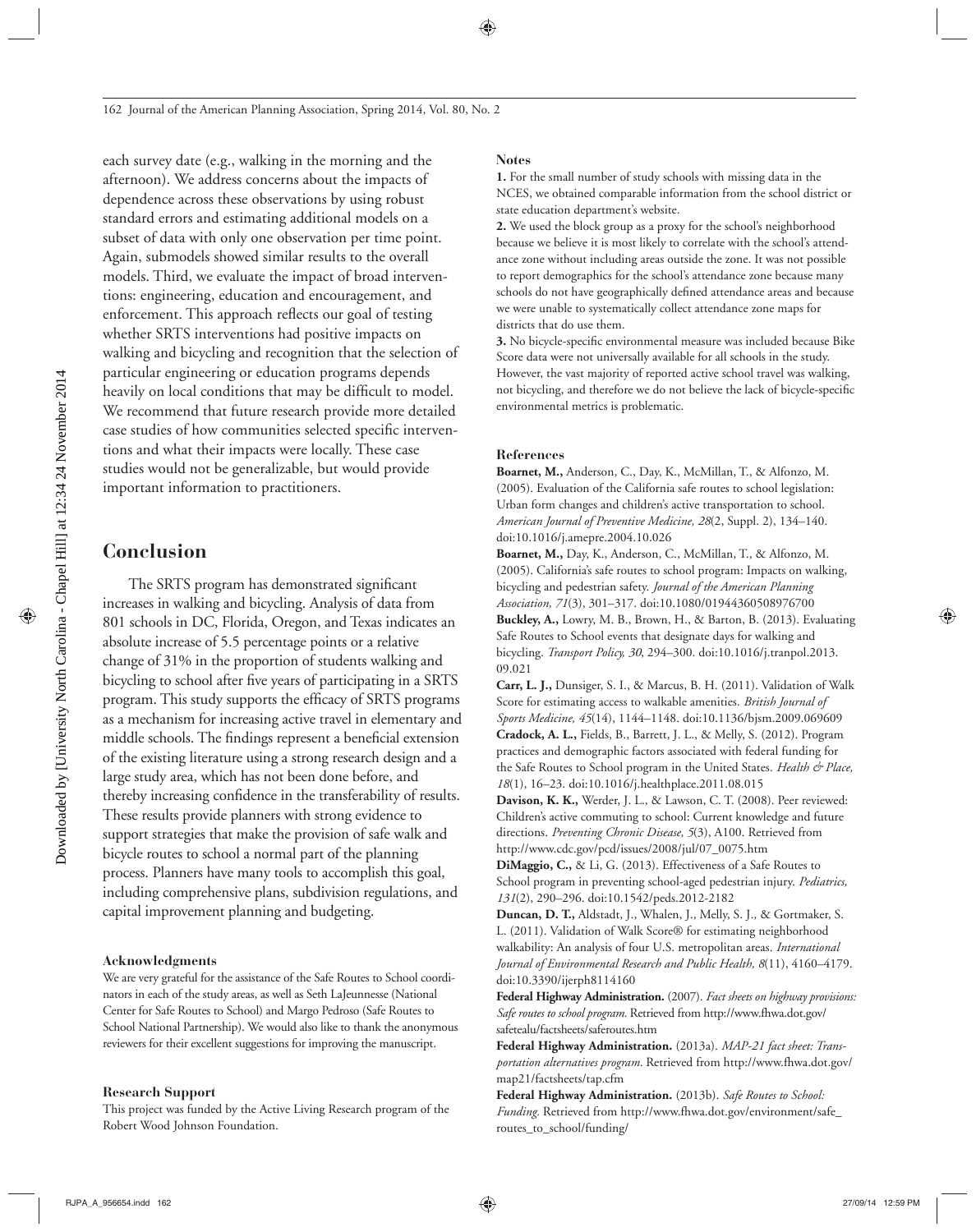**Janssen, I.,** & LeBlanc, A. G. (2010). Review: Systematic review of the health benefits of physical activity and fitness in school-aged children and youth. *International Journal of Behavioral Nutrition and Physical Activity, 7,* 40. doi:10.1186/1479-5868-7-40

**Keaton, P.** (2012). *Documentation to the NCES Common Core of Data Public Elementary/Secondary School Universe Survey: School Year 2010–11*  (NCES 2012-338rev). Washington, DC: National Center for Education Statistics, U.S. Department of Education. Retrieved from http://nces. ed.gov/pubsearch/pubsinfo.asp?pubid=2012338rev

**McDonald, N. C.** (2008). Critical factors for active transportation to school among low-income and minority students: Evidence from the 2001 National Household Travel Survey. *American Journal of Preventive Medicine, 34*(4), 341–344. doi:10.1016/j.amepre.2008.01.004

**McDonald, N. C.** (2010). School siting: Contested visions of the community school. *Journal of the American Planning Association, 76*(2), 1–15. doi:10.1080/01944360903595991

**McDonald, N. C.,** Barth, P. H., & Steiner, R. L. (2013). Assessing the distribution of Safe Routes to School program funds, 2005–2012. *American Journal of Preventive Medicine, 45*(4), 401–406. doi:10.1016/j. amepre.2013.04.024

**McDonald, N. C.,** Brown, A. L., Marchetti, L. M., & Pedroso, M. S. (2011). U.S. school travel 2009: An assessment of trends. *American Journal of Preventive Medicine, 41*(2), 146–151. doi:10.1016/j. amepre.2011.04.006

**McDonald, N. C.,** Dwelley, A. E., Combs, T. S., Evenson, K. R., & Winters, R. H. (2011). Reliability and validity of the Safe Routes to School parent and student surveys. *International Journal of Behavioral Nutrition and Physical Activity, 8*, 56. doi:10.1186/1479-5868-8-56 **McDonald, N. C.,** Yang, Y., Abbott, S. M., & Bullock, A. N. (2013). Impact of the Safe Routes to School program on walking and biking: Eugene, Oregon study. *Transport Policy, 29*, 243–248. doi:10.1016/j. tranpol.2013.06.007

**Mendoza, J. A.,** Watson, K., Baranowski, T., Nicklas, T. A., Uscanga, D. K., & Hanfling, M. J. (2011). The walking school bus and children's physical activity: A pilot cluster randomized controlled trial. *Pediatrics, 128*(3), e537–e544. doi:10.1542/peds.2010-3486d

**National Center for Education Statistics.** (2012). *Table 37: Enrollment*  in public elementary and secondary schools: Fall 2010. Retrieved from http://nces.ed.gov/programs/digest/d12/tables/dt12\_037.asp

**National Center for Safe Routes to School.** (2013a). *Program tracking reports: Winter 2012.* Retrieved from http://www.saferoutesinfo.org/ data-central/national-progress/program-tracking-reports

**National Center for Safe Routes to School.** (2013b). *Trends in walking and bicycling to school from 2007 to 2012*. Chapel Hill, NC: National Center for Safe Routes to School. Retrieved from http://www.saferoutesinfo.org/ sites/default/files/Trends\_in\_Walking\_and\_Bicycling\_to\_School\_ from\_2007\_to\_2012\_FINAL.pdf

**Ragland, D. R.,** Pande, S., Bigham, J., & Cooper, J. F. (2014, January). *Ten years later: Examining the long-term impact of the California safe routes to school program.* Paper presented at the Transportation Research Board 93rd Annual Meeting, Washington, DC. Retrieved from http://docs.trb.org/prp/14-4226.pdf

**Staunton, C. E.,** Hubsmith, D., & Kallins, W. (2003). Promoting safe walking and biking to school: The Marin County success story.  *American Journal of Public Health, 93*(9), 1431–1434. doi: 10.2105/ajph.93.9.1431

**Stewart, O.,** Moudon, A. V., & Claybrooke, C. (2014). Multistate evaluation of safe routes to school programs. *American Journal of Health Promotion, 28*(Suppl. 3), S89–S96. doi:10.4278/ajhp.130430 quan-210

**Talen, E.,** & Koschinsky, J. (2013). The walkable neighborhood: A literature review. *International Journal of Sustainable Land Use and Urban Planning*, *1*(1), 42–63. Retrieved from https://www.sciencetarget.com/Journal/index. php/IJSLUP/article/view/211/89

**U.S. Census Bureau.** (2013). *"Summary File," 2007–2011 American Community Survey.* Washington DC: Author.

**Woodcock, J.,** Edwards, P., Tonne, C., Armstrong, B. G., Ashiru, O., Banister, D.,...Roberts, I. (2009). Public health benefits of strategies to reduce greenhouse-gas emissions: Urban land transport. *The Lancet, 374*(9705), 1930–1943. doi:10.1016/s0140-6736(09)61714-1

**Younger, M.,** Morrow-Almeida, H. R., Vindigni, S. M., & Dannenberg, A. L. (2008). The built environment, climate change, and health: Opportunities for co-benefits. American Journal of Preventive Medicine, *35*(5), 517–526. doi:10.1016/j.amepre.2008.08.017

Zhu, X., & Lee, C. (2009). Correlates of walking to school and implications for public policies: Survey results from parents of elementary school children in Austin, Texas. *Journal of Public Health Policy, 30*(Suppl. 1), S177–S202. doi:10.1057/jphp.2008.51

## **Technical Appendix**

This appendix provides additional detail on the study data, model structure, estimation of marginal effects, model results, and tests of model robustness.

## **Study Data**

Student reports of school travel were collected at the classroom level. Many schools conducted this survey for multiple days; these daily counts were averaged to produce a weekly count by mode for the trip to and from school by classroom. The classroom estimates were then aggregated to estimate the proportion of students walking and bicycling by grade. School-level estimates of walking and bicycling in the morning and afternoon were constructed by averaging the grade-level estimates. This approach standardized the reported rates of walking and bicycling by grade, which means that differential response rates by grade over time did not affect our results. Parent reports of the child's usual travel mode were available from a validated instrument that reported travel mode to and from school as well as the child's grade and school (McDonald, Dwelley, Combs, Evenson, & Winters, 2011). These individual-level reports were aggregated in the same manner as the student reports so that the proportion of students walking and bicycling to school was calculated by school, survey date, and time of day. No attempt was made to identify unique parent–child dyads because the data sets provide no way to link the two data sets.

Beyond data from the National Center for Safe Routes to School, we also included information from previous research. In Florida, mode data on an additional 40 schools that did not receive SRTS interventions were available in four counties from previous research by Steiner et al.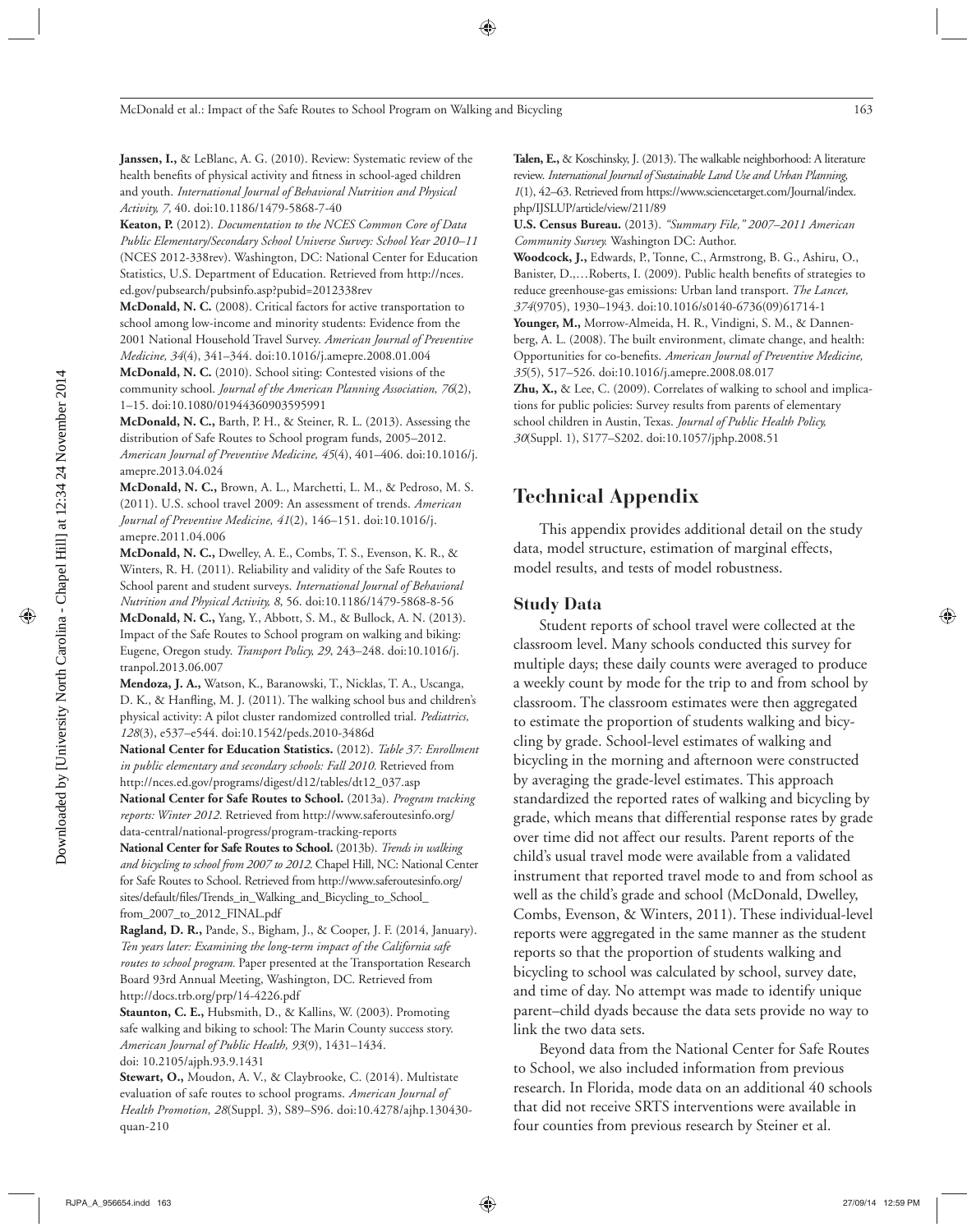(2011). In Oregon, supplementary data were obtained from the City of Portland, which developed their own survey instrument to collect annual mode data, and from a study of the SRTS program in Eugene (OR; McDonald, Yang, Abbott, & Bullock, 2013). In Texas, mode data were obtained from multiple resources, including the SRTS application data submitted to the Texas Department of Transportation and researchers' previous research projects (Abiodun et al., 2014; Lee, Zhu, Yoon, & Varni, 2013; Zhu & Lee, 2009; Zhu, Lee, Kwok, & Varni, 2011).

This approach yielded an initial sample of 810 schools with sufficient data on school travel mode and SRTS interventions. For these schools, there were 4,504 unique observations of school travel mode by school, survey date, time of day, and data source (parent vs. student). To ensure data quality, we dropped a number of cases. First, we eliminated records if the reported walk and bicycle share was 100% and information for other modes was missing  $(n = 6)$ . These surveys were dropped from the analysis because of the likelihood of survey administration problems (i.e., survey administrators collected data on walkers and bicyclists only instead of all students). Second, observations were dropped if the reported proportion of students walking was missing  $(n = 6)$ . Third, we also dropped observations where the survey response rates were less than 25% (approximately the 10th percentile) and sample sizes were less than 25 (approximately the 10th percentile;  $n = 402$ ) because they may indicate nonrandom sampling. Survey response rates were estimated as the ratio of the number of survey respondents divided by the school enrollment. This approach underestimated the response rate for students slightly since it does not adjust for absences; it might also have significantly underestimated parent response rates since many parents have multiple children at the same school, yet the survey instructed them to answer only for one child. Response rates were quite high for student reports of travel mode with a median response rate of 73% and an interquartile range (IQR) of 39% to 90%. Response rates for parent surveys were lower, with a median response rate for parent surveys of 14% (IQR, 5% to 26%). The final sample included 801 schools with 4,090 observations of school travel mode.

#### **Model Structure**

As described in the study, we used a fractional logit model to estimate the impacts of the Safe Routes to School (STRS) program (Equation 1). We modeled the proportion of students at school *i* and time *t* that walked or bicycled,  $y_{ip}$  as a function of the presence and number of years of SRTS interventions, *SRTS<sub>it</sub>*. The model also in-

cluded statistical controls for the time period,  $D_{\dot{r}}$  neighborhood characteristics,  $Z_{\vec{p}}$  and school characteristics,  $X_{\vec{p}}$ to adjust for any systematic variation in active travel based on location, demographics, or time period (Equation 1). The fractional logit model required, by construction, that the outcome variable be between 0 and 1. The advantage of the fractional logit model over other approaches to dealing with dependent variables with limited outcomes is that the use of a fractional logit model allowed recovery of the marginal effects of interest; other approaches such as taking logarithms do not allow this (Papke & Wooldridge, 1996). We analyzed the data as a pooled cross-section because panel methods for fractional logit models with unbalanced data have not yet been developed (Papke & Wooldridge, 2008).

$$
y_{it} = \frac{\exp(\alpha + \beta SRTS_{it} + \omega D_t + \gamma X_{it} + \eta Z_i)}{[1 + \exp(\alpha + \beta SRTS_{it} + \omega D_t + \gamma X_{it} + \eta Z_i)]}
$$
(1)

## **Estimation of Marginal Effects**

We estimated the impacts of the SRTS program by focusing on the marginal effects. The effect of the presence of a SRTS intervention was estimated as a discrete effect,  $\Delta E(y|x)/\Delta D_{\text{strs}}$  (Equation 2). These discrete effects provided an estimate of the absolute percentage point increase in walking and bicycling associated with SRTS interventions and were computed by calculating the discrete effect for each observation and then averaging over the sample (Equation 2). Models also included an indicator of the number of years since the SRTS intervention was implemented. The reported marginal effect provides an estimate of how walking and bicycling changes for a one-year increase in SRTS program participation. The reported marginal and discrete effect of SRTS participation was calculated for each observation and then averaged over the sample.

Presence of SRTS Program:

$$
\frac{\Delta E(y \mid x)}{\Delta SRTS_{it}} = \frac{1}{N} \sum_{n} (E(y \mid x, SRTS_{it} = 1) - E(y \mid x, SRTS_{it} = 0). \tag{2}
$$

## **Model Results**

Table A-1 shows the full model results with coefficients as well as marginal effects.

## **Tests of Model Robustness**

As noted in the study, there were two potential methodological concerns with our approach to estimating the effects of the SRTS program. First, there were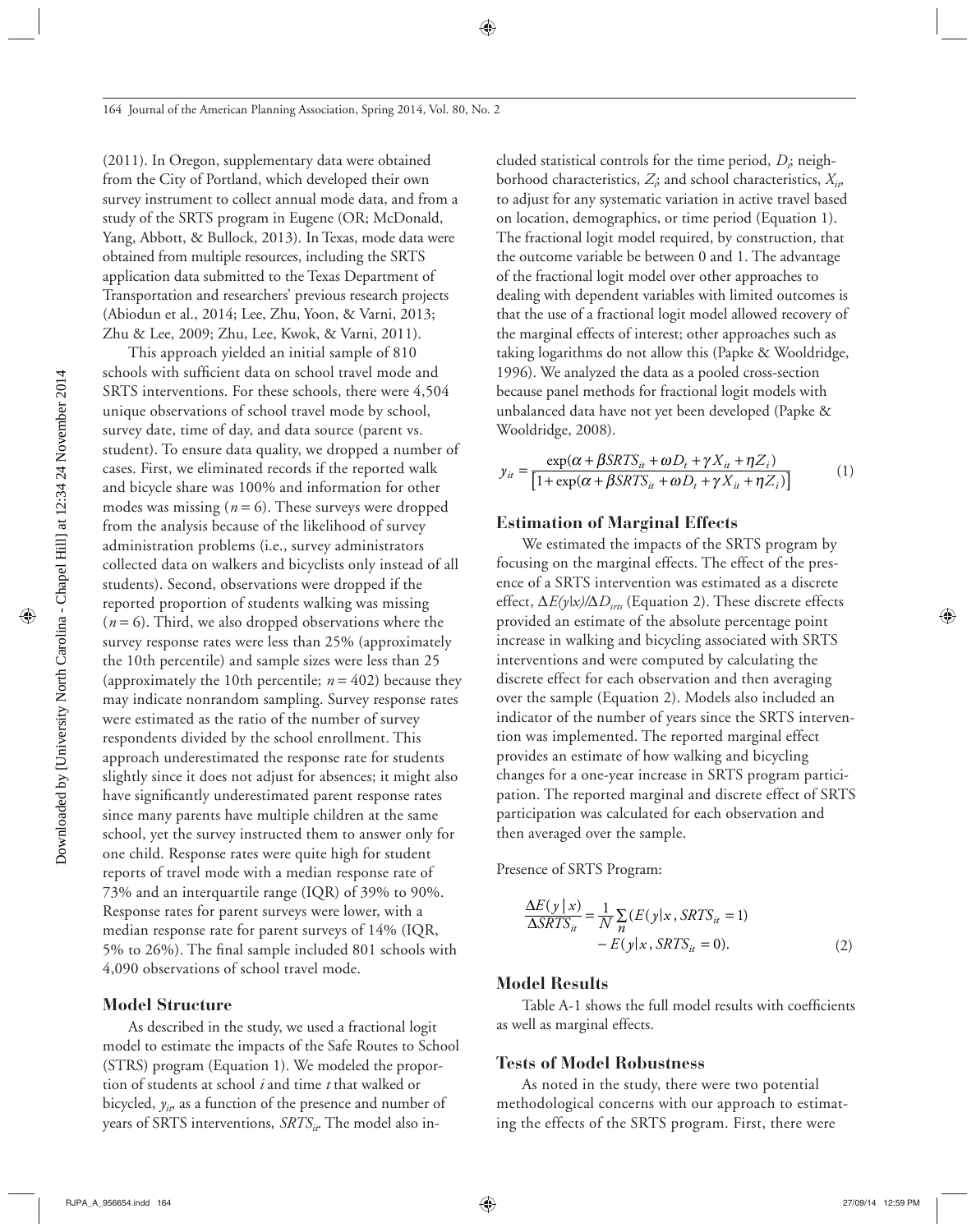Table A-1. Coefficients and marginal effects for models of walking and bicycling for school travel.

|                                   |             | Model 1: Presence/absence of SRTS |             | Model 2: Type of SRTS intervention |
|-----------------------------------|-------------|-----------------------------------|-------------|------------------------------------|
|                                   | Coefficient | <b>Marginal effect</b>            | Coefficient | <b>Marginal effect</b>             |
| SRTS interventions                |             |                                   |             |                                    |
| <b>SRTS: Presence</b>             | 0.059       | 0.009                             |             |                                    |
| SRTS: No. years                   | $0.072**$   | $0.011**$                         |             |                                    |
| Engineering: presence             |             |                                   | $0.204*$    | $0.032*$                           |
| Engineering: no. years            |             |                                   | $-0.063$    | $-0.010$                           |
| Educ. & Enc.: presence            |             |                                   | 0.057       | 0.009                              |
| Educ. & Enc.: no. years           |             |                                   | $0.059*$    | $0.009*$                           |
| Enforcement: presence             |             |                                   | 0.078       | 0.012                              |
| Enforcement: no. years            |             |                                   | 0.078       | 0.012                              |
| Infra & non-infra presence        |             |                                   | $-0.085$    | $-0.013$                           |
| School characteristics            |             |                                   |             |                                    |
| School ever had SRTS program      | 0.080       | 0.012                             | 0.084       | 0.013                              |
| Elementary                        | $-0.031$    | $-0.005$                          | $-0.046$    | $-0.007$                           |
| Enrollment ×100                   | $-0.023$    | $-0.003$                          | $-0.022$    | $-0.003$                           |
| Percent White ×10                 | $-0.082$    | $-0.012$                          | $-0.056$    | $-0.009$                           |
| Percent Black ×10                 | 0.024       | 0.004                             | 0.049       | 0.008                              |
| Percent Hispanic ×10              | $-0.076$    | $-0.012$                          | $-0.049$    | $-0.007$                           |
| Percent FRL ×10                   | $0.038*$    | $0.006*$                          | $0.035*$    | $0.005*$                           |
| Neighborhood characteristics      |             |                                   |             |                                    |
| Walk Score ×10                    | 0.032       | 0.005                             | 0.030       | 0.005                              |
| Median HH income ×10,000          | $-0.004$    | $-0.001$                          | $-0.003$    | 0.000                              |
| Pop. density per sq. mile ×10,000 | $0.331**$   | $0.051**$                         | $0.324**$   | $0.049**$                          |
| State                             |             |                                   |             |                                    |
| DC (reference)                    |             |                                   |             |                                    |
| Florida                           | 0.151       | 0.019                             | 0.141       | 0.018                              |
| Oregon                            | 0.653       | $0.094*$                          | 0.639       | $0.093*$                           |
| Texas                             | 0.532       | 0.074                             | 0.494       | 0.069                              |
| Survey characteristics            |             |                                   |             |                                    |
| Afterschool                       | $0.195***$  | $0.030***$                        | $0.195***$  | $0.030***$                         |
| Parent report                     | $0.121***$  | $0.019***$                        | $0.099**$   | $0.015***$                         |
| Survey year                       |             |                                   |             |                                    |
| 2007                              | $0.316**$   | $0.314***$                        | $0.051**$   | $0.051**$                          |
| 2008                              | $-0.029$    | $-0.046$                          | $-0.004$    | $-0.007$                           |
| 2009                              | 0.045       | 0.024                             | 0.007       | 0.004                              |
| 2010                              | 0.124       | 0.113                             | 0.019       | $0.017\,$                          |
| 2011                              | 0.098       | 0.111                             | 0.015       | 0.017                              |
| 2012 (reference)                  |             |                                   |             |                                    |
| Survey month                      |             |                                   |             |                                    |
| January                           | 0.071       | 0.011                             | 0.075       | 0.012                              |
| February                          | $-0.078$    | $-0.012$                          | $-0.076$    | $-0.012$                           |
| March                             | 0.055       | $-0.009$                          | $-0.046$    | $-0.007$                           |
| April                             | $-0.042$    | $-0.007$                          | $-0.038$    | $-0.006$                           |
| May                               | $-0.152*$   | $-0.023*$                         | $-0.118$    | $-0.018$                           |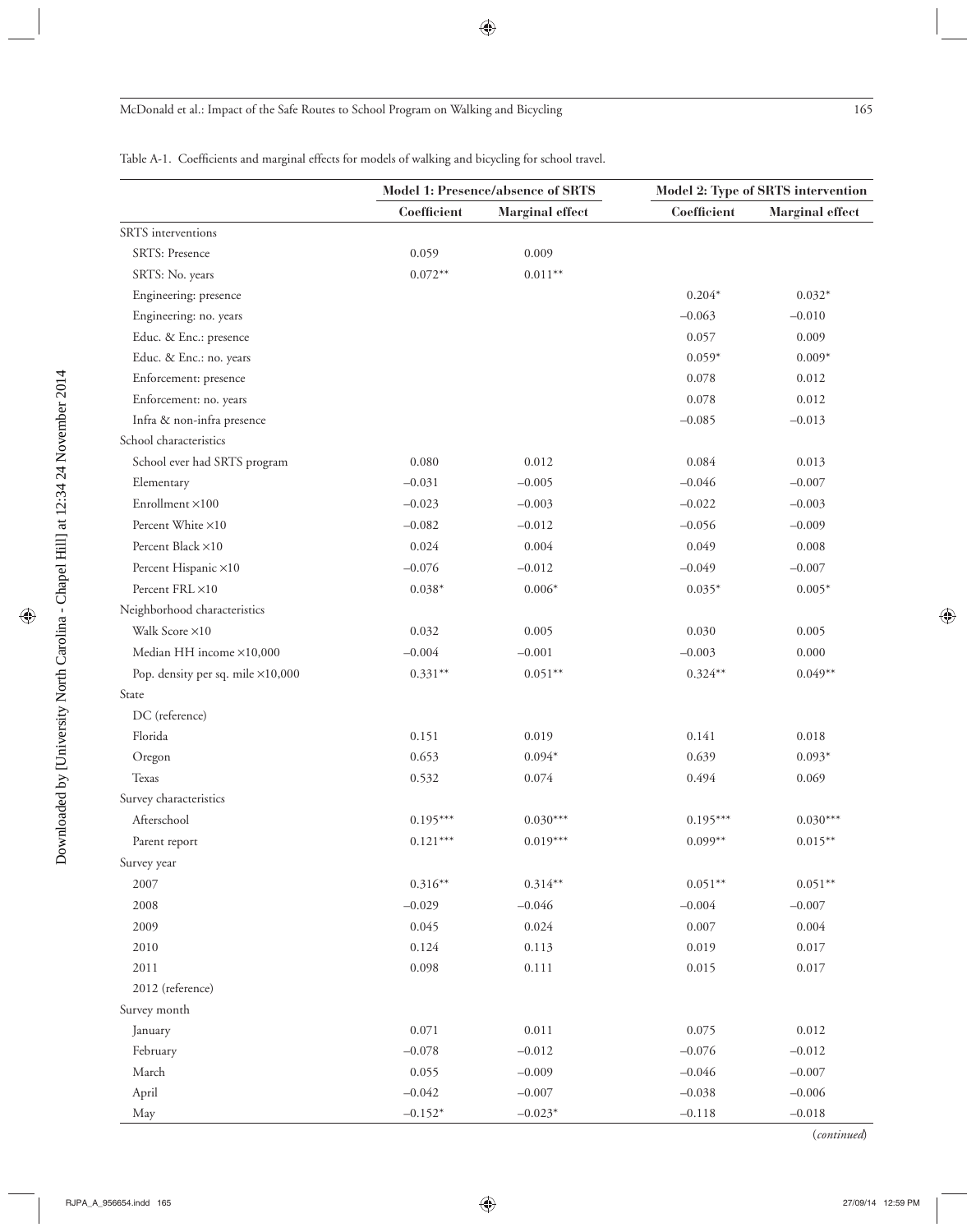#### Table A-1. (Continued)

|                     | Model 1: Presence/absence of SRTS |                 |             | Model 2: Type of SRTS intervention |
|---------------------|-----------------------------------|-----------------|-------------|------------------------------------|
|                     | Coefficient                       | Marginal effect | Coefficient | <b>Marginal effect</b>             |
| June                | $-0.073$                          | $-0.011$        | $-0.030$    | $-0.005$                           |
| July                | $-1.625***$                       | $-0.158***$     | $-1.604***$ | $-0.156***$                        |
| August              | $-0.084$                          | $-0.013$        | $-0.074$    | $-0.011$                           |
| September           | $-0.011$                          | $-0.002$        | 0.008       | 0.001                              |
| October (reference) |                                   |                 |             |                                    |
| November            | 0.217                             | 0.036           | 0.219       | 0.037                              |
| December            | $-0.136$                          | $-0.021$        | $-0.112$    | $-0.017$                           |
| Unknown             | $-0.224$                          | $-0.034$        | $-0.215$    | $-0.032$                           |
| No. observations    | 4,090                             |                 | 4,090       |                                    |
| No. schools         | 801                               |                 | 801         |                                    |
| LL                  | $-1404.04$                        |                 | $-1402.41$  |                                    |
| AIC                 | $-2878.1$                         |                 | $-2884.8$   |                                    |

Notes: Coefficients from month of survey administration and constant terms are not shown. AIC = Akaike information criterion; Educ. & Enc. = education and encouragement; HH = household; FRL = free or reduced-price lunch; LL = log likelihood; SRTS = Safe Routes to School.  $*_{p} < .05; **_{p} < .01; **_{p} < .001.$ 

multiple observations from the same school and survey date (e.g., morning and afternoon reports of travel mode). Such observations are not independent. We adjusted for potential correlation by using robust standard errors adjusted for clustering across schools. However, we also wanted to test whether our findings changed if we limited observations to one observation for each school and survey date, a situation that eliminates potential correlation by school and survey date. After limiting the data set to one observation by school and survey date (selected randomly), we found our results unchanged (Table A-2). This suggests that correlation across observations from the same school and survey date is not problematic.

The second methodological concern was self-selection bias. Program evaluation is difficult, particularly when

Table A-2. Marginal effects of Safe Routes to School interventions with one observation per school and survey date.

|                   | <b>Marginal effect</b> | <i>p</i> value |
|-------------------|------------------------|----------------|
| SRTS intervention |                        |                |
| Presence          | 0.005                  | 0.700          |
| Length (years)    | 0.013                  | 0.001          |
| No. schools       | 801                    |                |
| No. observations  | 1649                   |                |
| LL.               | $-568.0$               |                |

Note: Models include all variables included in Model 1 from Table A-1.

assignment to treatment—in this case receiving an SRTS intervention—is not exogenous. Schools and communities made their own decision about whether or not to apply for SRTS funding, and states selected schools that would receive the grants. It is not unreasonable to expect that schools that applied to the SRTS program were different from schools that did not apply. For example, schools that sought funding might have an identified safety problem, have a strong champion of walking and bicycling, or be places where communities valued walking and bicycling. The type of places that applied for the SRTS program might be places where the program was more likely to be effective. This selfselection bias creates difficulties for modeling program impacts. In the study, we address self-selection bias by including statistical controls for school and neighborhood characteristics. Here, we conduct an additional analysis that compares schools receiving the SRTS program with schools that applied for but did not receive funding. Schools that applied for the SRTS program, but did not receive funding, should be more similar to funded schools on unobservable characteristics such as attitudes favorable to walking and bicycling than schools that never applied for SRTS funding. As shown in Table A-3, we find our results unchanged when only including the 708 schools that applied for SRTS funding. Our final check included only the 378 schools that had a SRTS program during the study period. In effect, this used observations on schools prior